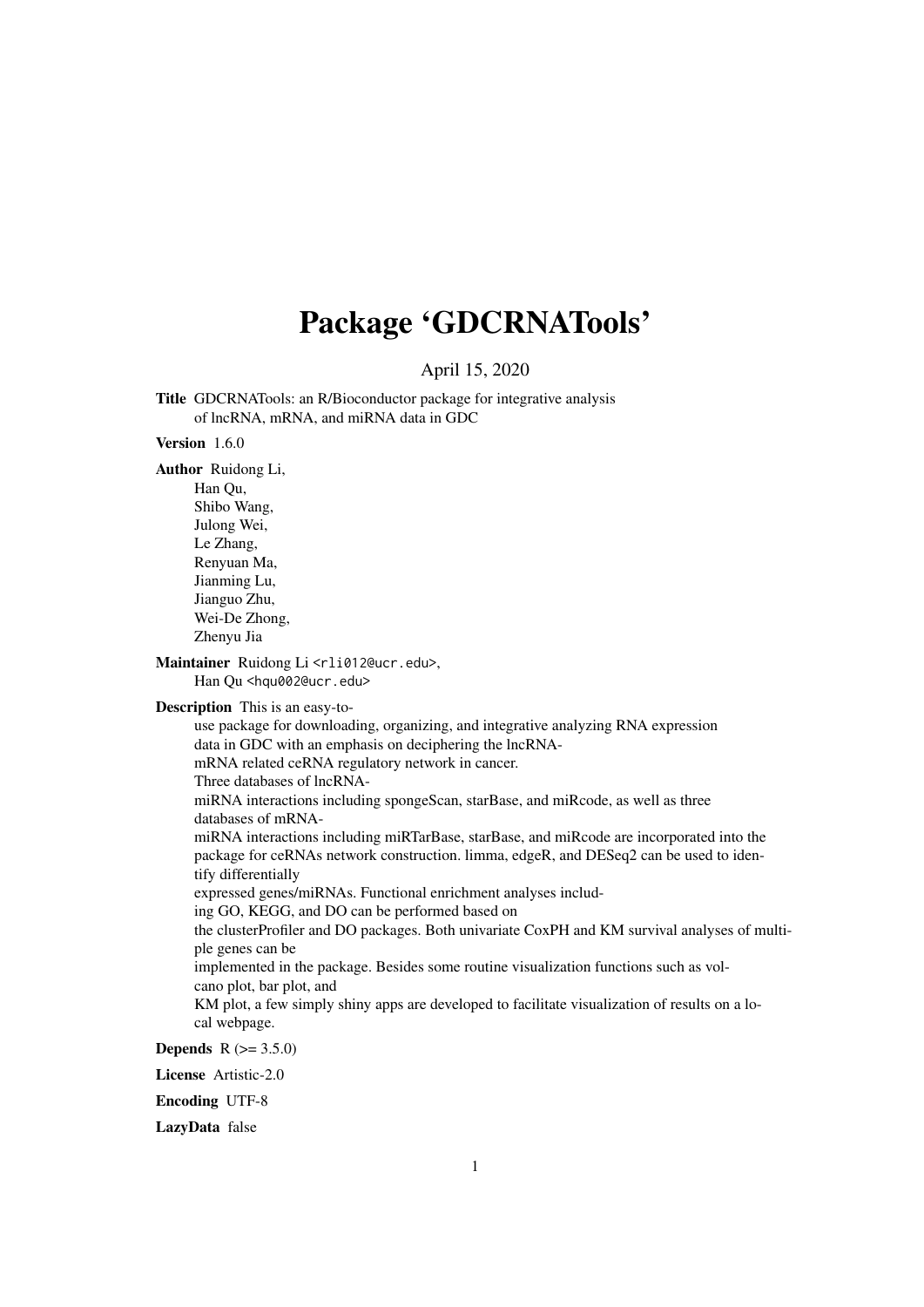Imports shiny, jsonlite, rjson, XML, limma, edgeR, DESeq2, clusterProfiler, DOSE, org.Hs.eg.db, biomaRt, survival, survminer, pathview, ggplot2, gplots, DT, GenomicDataCommons, BiocParallel

Suggests knitr, testthat

## VignetteBuilder knitr

biocViews ImmunoOncology, GeneExpression, DifferentialExpression, GeneRegulation, GeneTarget, NetworkInference, Survival, Visualization, GeneSetEnrichment, NetworkEnrichment, Network, RNASeq, GO, KEGG

RoxygenNote 6.1.0

git\_url https://git.bioconductor.org/packages/GDCRNATools

git\_branch RELEASE\_3\_10

git\_last\_commit 0e1363a

git last commit date 2019-10-29

Date/Publication 2020-04-14

## R topics documented:

|               | 3              |
|---------------|----------------|
| <b>DEGAII</b> | 3              |
|               | 3              |
|               | 3              |
|               | $\overline{4}$ |
|               | 6              |
|               | 7              |
|               | 7              |
|               | 8              |
| 10            |                |
| 11            |                |
| 12            |                |
| 12            |                |
| 13            |                |
| 14            |                |
| 14            |                |
| 15            |                |
| 16            |                |
| 17            |                |
| 18            |                |
| 19            |                |
| <b>20</b>     |                |
| 21            |                |
| 22            |                |
| 22            |                |
| 23            |                |
| -23           |                |
| 23            |                |
| 23            |                |
|               |                |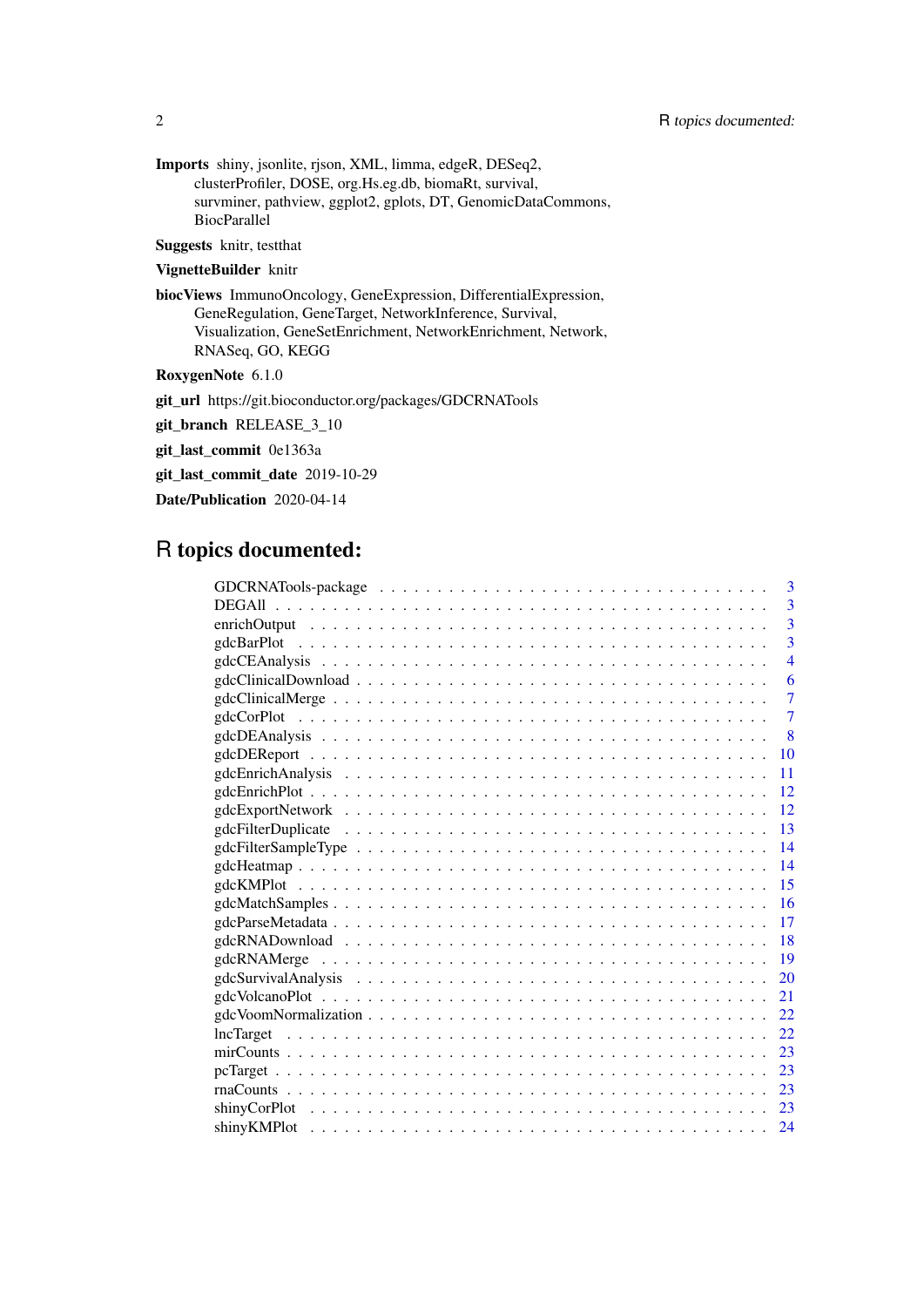<span id="page-2-0"></span>

#### **Index** [27](#page-26-0)

| GDCRNATools-package | This is an easy-to-use package for downloading, organizing, and inte-<br>grative analyzing RNA expression data in GDC with an emphasis on<br>deciphering the lncRNA-mRNA related ceRNA regulatory network in<br>cancer. |
|---------------------|-------------------------------------------------------------------------------------------------------------------------------------------------------------------------------------------------------------------------|
|                     |                                                                                                                                                                                                                         |

## Description

This is an easy-to-use package for downloading, organizing, and integrative analyzing RNA expression data in GDC with an emphasis on deciphering the lncRNA-mRNA related ceRNA regulatory network in cancer.

Output of [gdcDEAnalysis](#page-7-1) for downstream analysis

## Description

Output of [gdcDEAnalysis](#page-7-1) for downstream analysis

| enrichOutput | <i>Output of gdcEnrichAnalysis for visualization</i> |
|--------------|------------------------------------------------------|
|--------------|------------------------------------------------------|

## Description

Output of [gdcEnrichAnalysis](#page-10-1) for visualization

gdcBarPlot *Bar plot of differentially expressed genes/miRNAs*

## Description

A bar plot showing the number of down-regulated and up-regulated DE genes/miRNAs of different biotypes

## Usage

gdcBarPlot(deg, angle = 0, data.type)

| deg       | a data frame generated from gdcDEReport containing DE genes/miRNAs ids,<br>$logFC$ , etc. |
|-----------|-------------------------------------------------------------------------------------------|
| angle     | a numeric value specifying the angle of text on x-axis. Default is 0                      |
| data.type | one of 'RNAseq' and 'miRNAs'                                                              |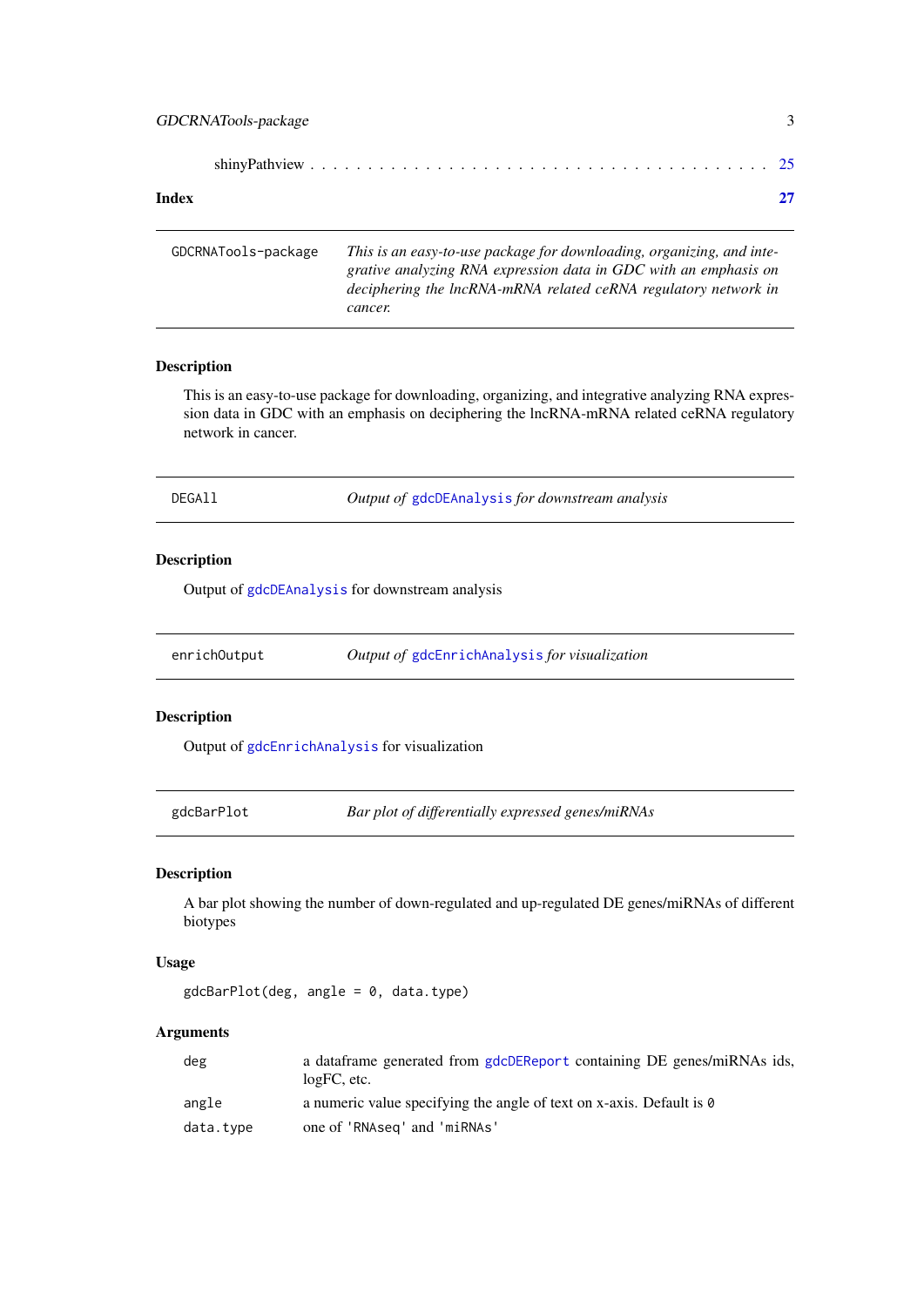## <span id="page-3-0"></span>Value

A bar plot

## Author(s)

Ruidong Li and Han Qu

#### Examples

```
genes <- c('ENSG00000231806','ENSG00000261211','ENSG00000260920',
        'ENSG00000228594','ENSG00000125170','ENSG00000179909',
        'ENSG00000280012','ENSG00000134612','ENSG00000213071')
symbol <- c('PCAT7','AL031123.2','AL031985.3',
             'FNDC10','DOK4','ZNF154',
            'RPL23AP61','FOLH1B','LPAL2')
group <- rep(c('long_non_coding','protein_coding','pseudogene'), each=3)
logFC <- c(2.8,2.3,-1.1,1.9,-1.2,-1.6,1.5,2.1,-1.1)
FDR <- rep(c(0.1,0.00001,0.0002), each=3)
deg <- data.frame(symbol, group, logFC, FDR)
rownames(deg) <- genes
gdcBarPlot(deg, angle=45, data.type='RNAseq')
```
<span id="page-3-1"></span>

gdcCEAnalysis *Competing endogenous RNAs (ceRNAs) analysis*

#### Description

Identify ceRNAs by (1) number of shared miRNAs between lncRNA and mRNA; (2) expression correlation of lncRNA and mRNA; (3) regulation similarity of shared miRNAs on lncRNA and mRNA; (4) sensitivity correlation

## Usage

```
gdcCEAnalysis(lnc, pc, deMIR = NULL, lnc.targets = "starBase",
 pc.targets = "starBase", rna.expr, mir.expr)
```

| 1nc         | a vector of Ensembl long non-coding gene ids                                                                                                                 |
|-------------|--------------------------------------------------------------------------------------------------------------------------------------------------------------|
| pc          | a vector of Ensembl protein coding gene ids                                                                                                                  |
| deMIR       | a vector of differentially expressed miRNAs. Default is NULL                                                                                                 |
| lnc.targets | a character string specifying the database of miRNA-lncRNA interactions. Should<br>be one of 'spongeScan', 'starBase', and 'miRcode'. Default is 'starBase'. |
|             | Or a list of miRNA-lncRNA interactions generated by users                                                                                                    |
| pc.targets  | a character string specifying the database of miRNA-lncRNA interactions. Should<br>be one of 'spongeScan', 'starBase', and 'miRcode'. Default is 'starBase'. |
|             | Or a list of miRNA-lncRNA interactions generated by users                                                                                                    |
| rna.expr    | voom transformed gene expression data                                                                                                                        |
| mir.expr    | voom transformed mature miRNA expression data                                                                                                                |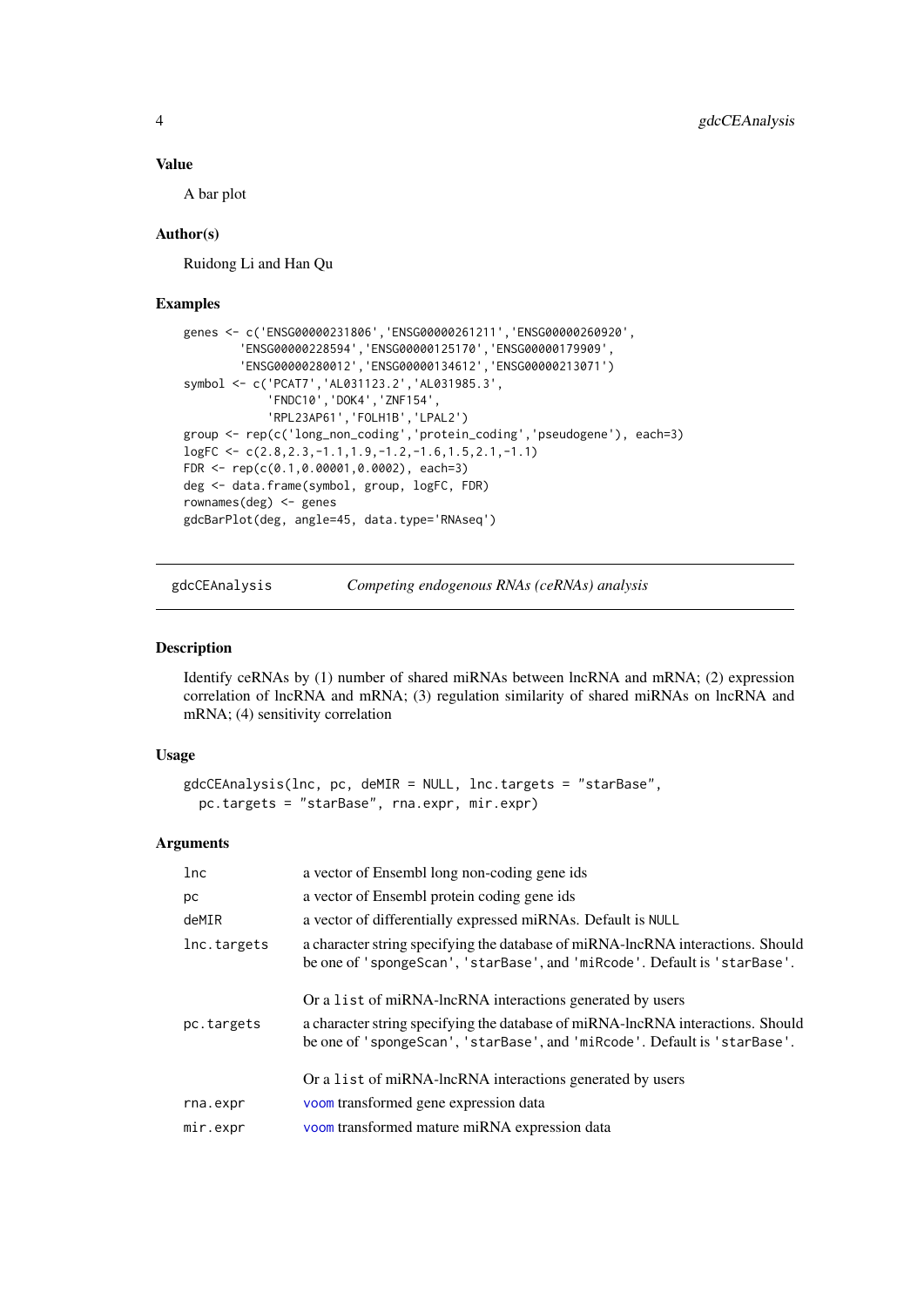#### gdcCEAnalysis 5

#### Value

A dataframe containing ceRNA pairs, expression correlation between lncRNA and mRNA, the number and hypergeometric significance of shared miRNAs, regulation similarity score, and the mean sensitity correlation (the difference between Pearson correlation and partial correlation) of multiple lncRNA-miRNA-mRNA triplets, etc.

## Author(s)

Ruidong Li and Han Qu

## References

Paci P, Colombo T, Farina L. Computational analysis identifies a sponge interaction network between long non-coding RNAs and messenger RNAs in human breast cancer. BMC systems biology. 2014 Jul 17;8(1):83.

```
####### ceRNA network analysis #######
deLNC <- c('ENSG00000260920','ENSG00000242125','ENSG00000261211')
dePC <- c('ENSG00000043355','ENSG00000109586','ENSG00000144355')
genes <- c(deLNC, dePC)
samples <- c('TCGA-2F-A9KO-01', 'TCGA-2F-A9KP-01',
            'TCGA-2F-A9KQ-01', 'TCGA-2F-A9KR-01',
            'TCGA-2F-A9KT-01', 'TCGA-2F-A9KW-01')
rnaExpr <- data.frame(matrix(c(2.7,7.0,4.9,6.9,4.6,2.5,
                    0.5,2.5,5.7,6.5,4.9,3.8,
                    2.1,2.9,5.9,5.7,4.5,3.5,
                    2.7,5.9,4.5,5.8,5.2,3.0,
                    2.5,2.2,5.3,4.4,4.4,2.9,
                    2.4,3.8,6.2,3.8,3.8,4.2),6,6),
                    stringsAsFactors=FALSE)
rownames(rnaExpr) <- genes
colnames(rnaExpr) <- samples
mirExpr <- data.frame(matrix(c(7.7,7.4,7.9,8.9,8.6,9.5,
                    5.1,4.4,5.5,8.5,4.4,3.5,
                    4.9,5.5,6.9,6.1,5.5,4.1,
                    12.4,13.5,15.1,15.4,13.0,12.8,
                    2.5,2.2,5.3,4.4,4.4,2.9,
                    2.4,2.7,6.2,1.5,4.4,4.2),6,6),
                    stringsAsFactors=FALSE)
colnames(mirExpr) <- samples
rownames(mirExpr) <- c('hsa-miR-340-5p','hsa-miR-181b-5p',
                    'hsa-miR-181a-5p', 'hsa-miR-181c-5p',
                    'hsa-miR-199b-5p','hsa-miR-182-5p')
ceOutput <- gdcCEAnalysis(lnc = deLNC,
                       pc = dePC.
                        lnc.targets = 'starBase',
                        pc.targets = 'starBase',
                        rna.expr = rnaExpr,mir.expr = mirExpr)
```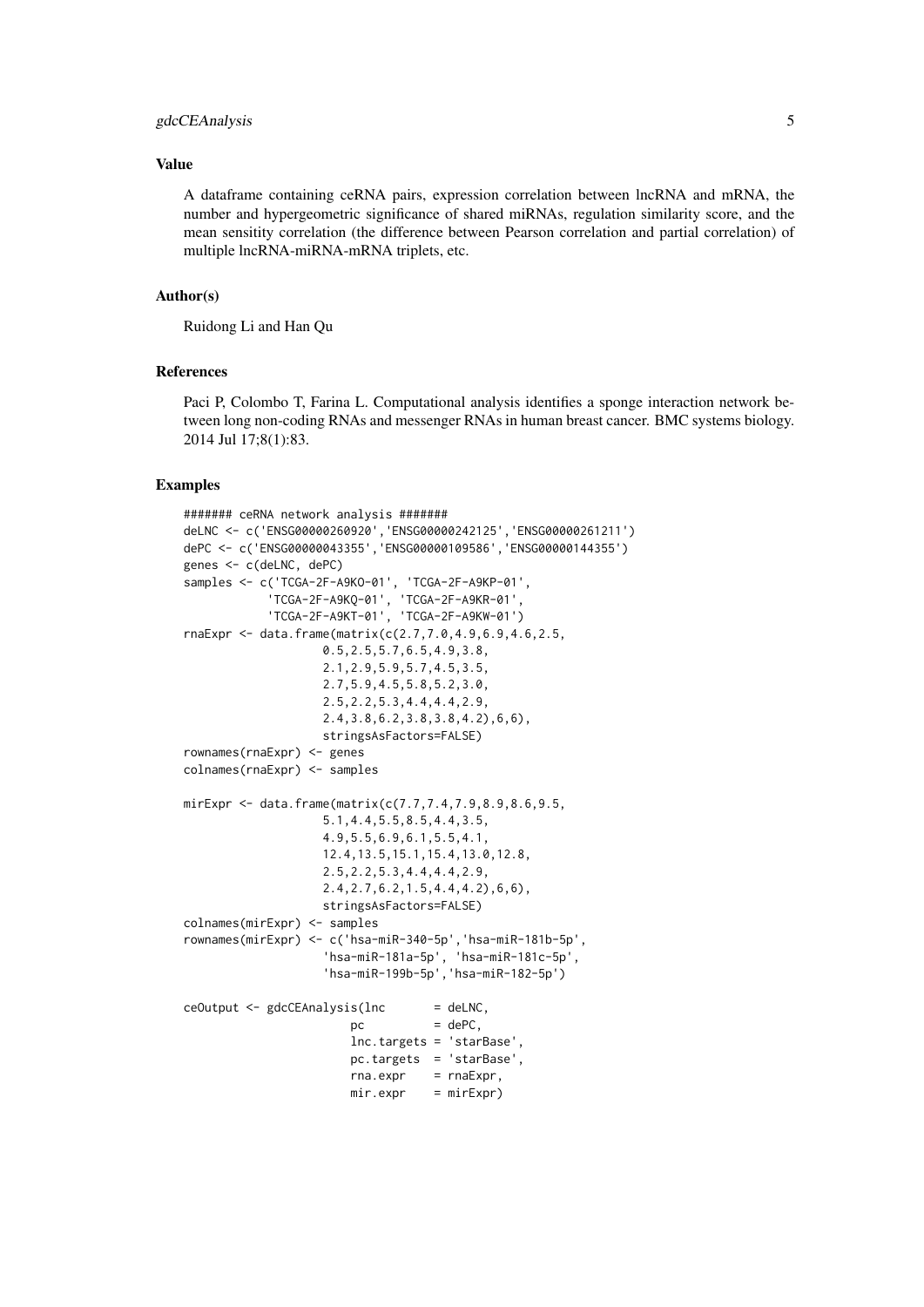<span id="page-5-0"></span>gdcClinicalDownload *Download clinical data in GDC*

## Description

Download clinical data in GDC either by providing the manifest file or specifying the project id and data type

#### Usage

```
gdcClinicalDownload(manifest = NULL, project.id,
 directory = "Clinical", write.manifest = FALSE,
 method = "gdc-client")
```
## Arguments

| manifest   | menifest file that is downloaded from the GDC cart. If provided, files whose<br>UUIDs are in the manifest file will be downloaded via gdc-client, otherwise,<br>project id argument should be provided to download data automatically. De-<br>fault is NULL                |
|------------|----------------------------------------------------------------------------------------------------------------------------------------------------------------------------------------------------------------------------------------------------------------------------|
| project.id | project id in GDC                                                                                                                                                                                                                                                          |
| directory  | the folder to save downloaded files. Default is 'Clinical'                                                                                                                                                                                                                 |
|            | write.manifest logical, whether to write out the manifest file                                                                                                                                                                                                             |
| method     | method that is used to download data. Either 'GenomicDataCommons' which is<br>a well established method developed in the <b>GenomicDataCommons'</b> package,<br>or alternatively 'gdc-client' which uses the gdc-client tool developed by<br>GDC. Default is 'gdc-client'. |

## Value

downloaded files in the specified directory

## Author(s)

Ruidong Li and Han Qu

```
####### Download Clinical data by manifest file #######
manifest <- 'Clinical.manifest.txt'
## Not run: gdcClinicalDownload(manifest = manifest,
                   directory = 'Clinical')
## End(Not run)
####### Download Clinical data by project id #######
project <- 'TCGA-PRAD'
## Not run: gdcClinicalDownload(project.id = project,
                   write.manifest = TRUE,
                   directory = 'Clinical')
## End(Not run)
```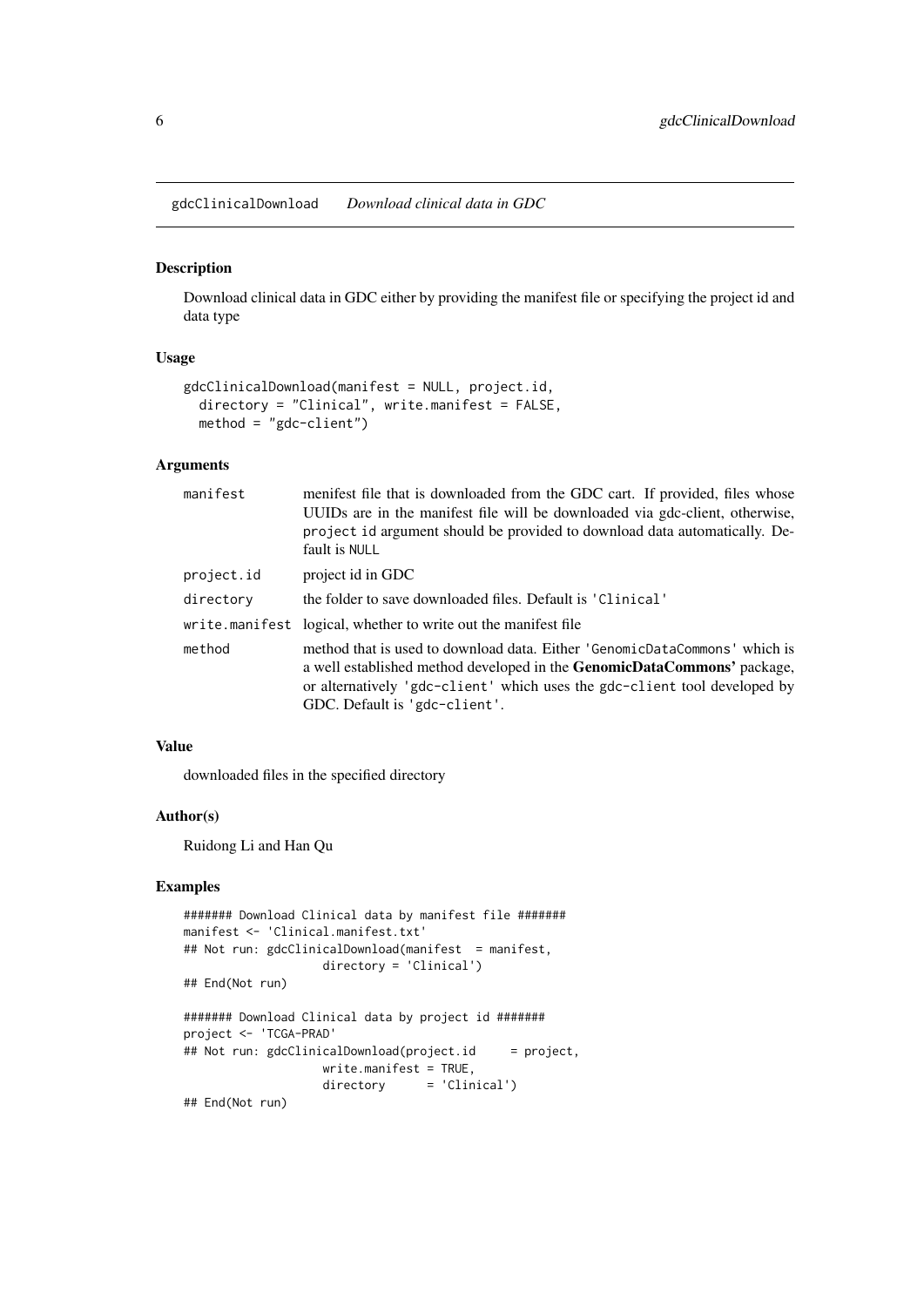<span id="page-6-0"></span>gdcClinicalMerge *Merge clinical data*

#### Description

Merge clinical data in .xml files that are downloaded from GDC to a dataframe

## Usage

```
gdcClinicalMerge(path, key.info = TRUE, organized = FALSE)
```
## Arguments

| path      | path to downloaded files for merging                                                                                                                                                           |
|-----------|------------------------------------------------------------------------------------------------------------------------------------------------------------------------------------------------|
| key.info  | logical, whether to return the key clinical information only. If TRUE, only clinical<br>information such as age, stage, grade, overall survial, etc. will be returned                          |
| organized | logical, whether the clinical data have already been organized into a single folder<br>(eg., data downloaded by the 'GenomicDataCommons' method are already or-<br>ganized). Default is FALSE. |

## Value

A dataframe of clinical data with rows are patients and columns are clinical traits

## Author(s)

Ruidong Li and Han Qu

## Examples

```
####### Merge clinical data #######
path <- 'Clinical/'
## Not run: clinicalDa <- gdcClinicalMerge(path=path, key.info=TRUE)
```
gdcCorPlot *Correlation plot of two genes/miRNAs*

## Description

Scatter plot showing the expression correlation between two genes/miRNAs

## Usage

gdcCorPlot(gene1, gene2, rna.expr, metadata)

| gene1    | an Ensembl gene id or miRBase v21 mature miRNA id |
|----------|---------------------------------------------------|
| gene2    | an Ensembl gene id or miRBase v21 mature miRNA id |
| rna.expr | voom transformed expression data                  |
| metadata | metadata parsed from gdcParseMetadata             |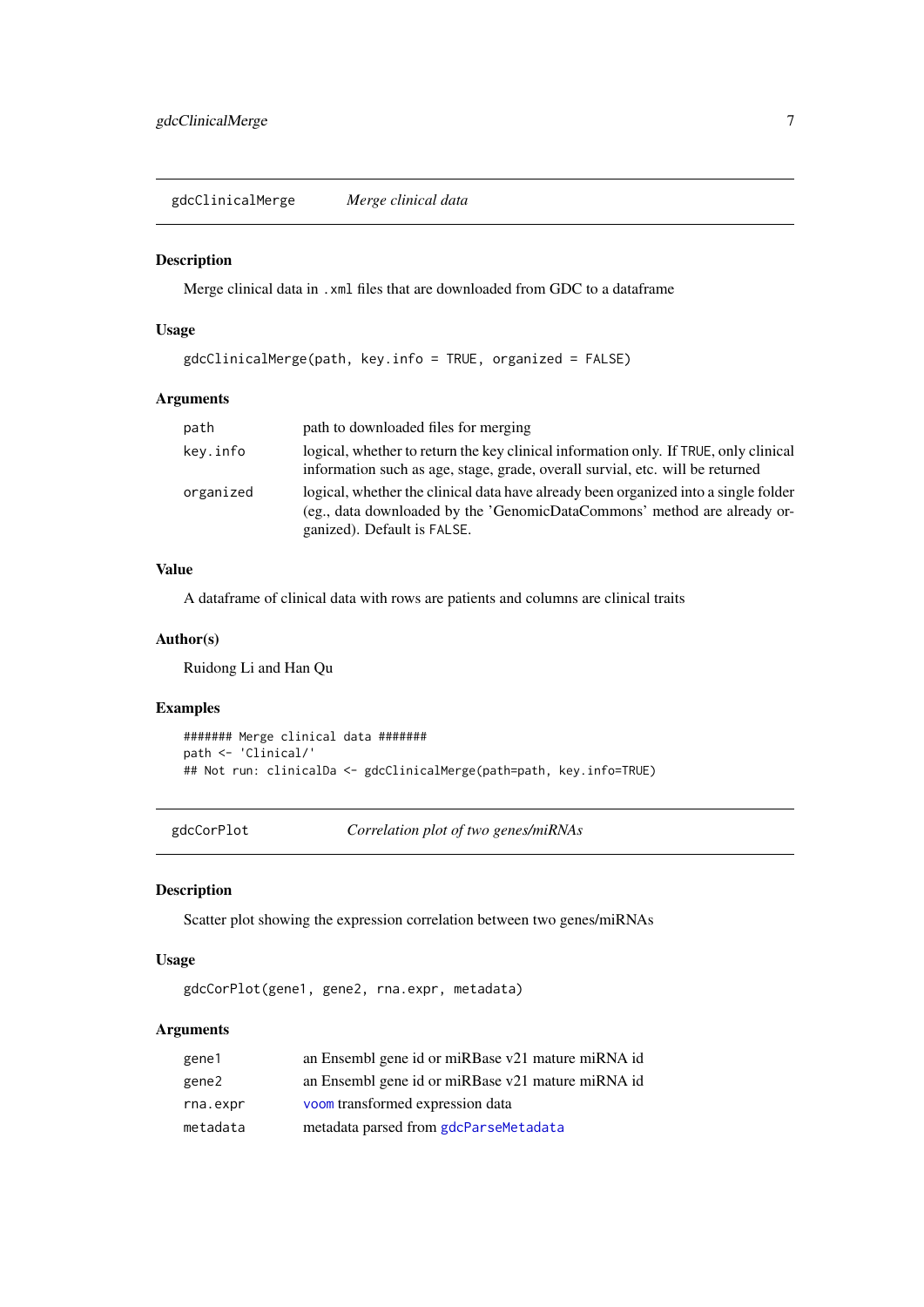## <span id="page-7-0"></span>Value

A scatter plot with line of best fit

#### Author(s)

Ruidong Li and Han Qu

#### Examples

```
genes <- c('ENSG00000000938','ENSG00000000971','ENSG00000001036',
        'ENSG00000001084','ENSG00000001167','ENSG00000001460')
samples <- c('TCGA-2F-A9KO-01', 'TCGA-2F-A9KP-01',
             'TCGA-2F-A9KQ-01', 'TCGA-2F-A9KR-11',
             'TCGA-2F-A9KT-11', 'TCGA-2F-A9KW-11')
metaMatrix <- data.frame(sample_type=rep(c('PrimaryTumor',
                        'SolidTissueNormal'),each=3),
                        sample=samples,
                        days_to_death=seq(100,600,100),
                        days_to_last_follow_up=rep(NA,6))
rnaExpr <- matrix(c(2.7,7.0,4.9,6.9,4.6,2.5,
                    0.5,2.5,5.7,6.5,4.9,3.8,
                    2.1,2.9,5.9,5.7,4.5,3.5,
                    2.7,5.9,4.5,5.8,5.2,3.0,
                    2.5,2.2,5.3,4.4,4.4,2.9,
                    2.4,3.8,6.2,3.8,3.8,4.2),6,6)
rownames(rnaExpr) <- genes
colnames(rnaExpr) <- samples
gdcCorPlot(gene1 = 'ENSG00000000938',
        gene2 = 'ENSG00000001084',
        rna.expr = rnaExpr,
        metadata = metaMatrix)
```
<span id="page-7-1"></span>gdcDEAnalysis *Differential gene expression analysis*

## Description

Performs differential gene expression analysis by limma, edgeR, and DESeq2

#### Usage

```
gdcDEAnalysis(counts, group, comparison, method = "limma",
 n.cores = NULL, filter = TRUE)
```

| counts     | a data frame or numeric matrix of raw counts data generated from gdcRNAMerge |
|------------|------------------------------------------------------------------------------|
| group      | a vector giving the group that each sample belongs to                        |
| comparison | a character string specifying the two groups being compared.                 |
|            | Example: comparison='PrimaryTumor-SolidTissueNormal'                         |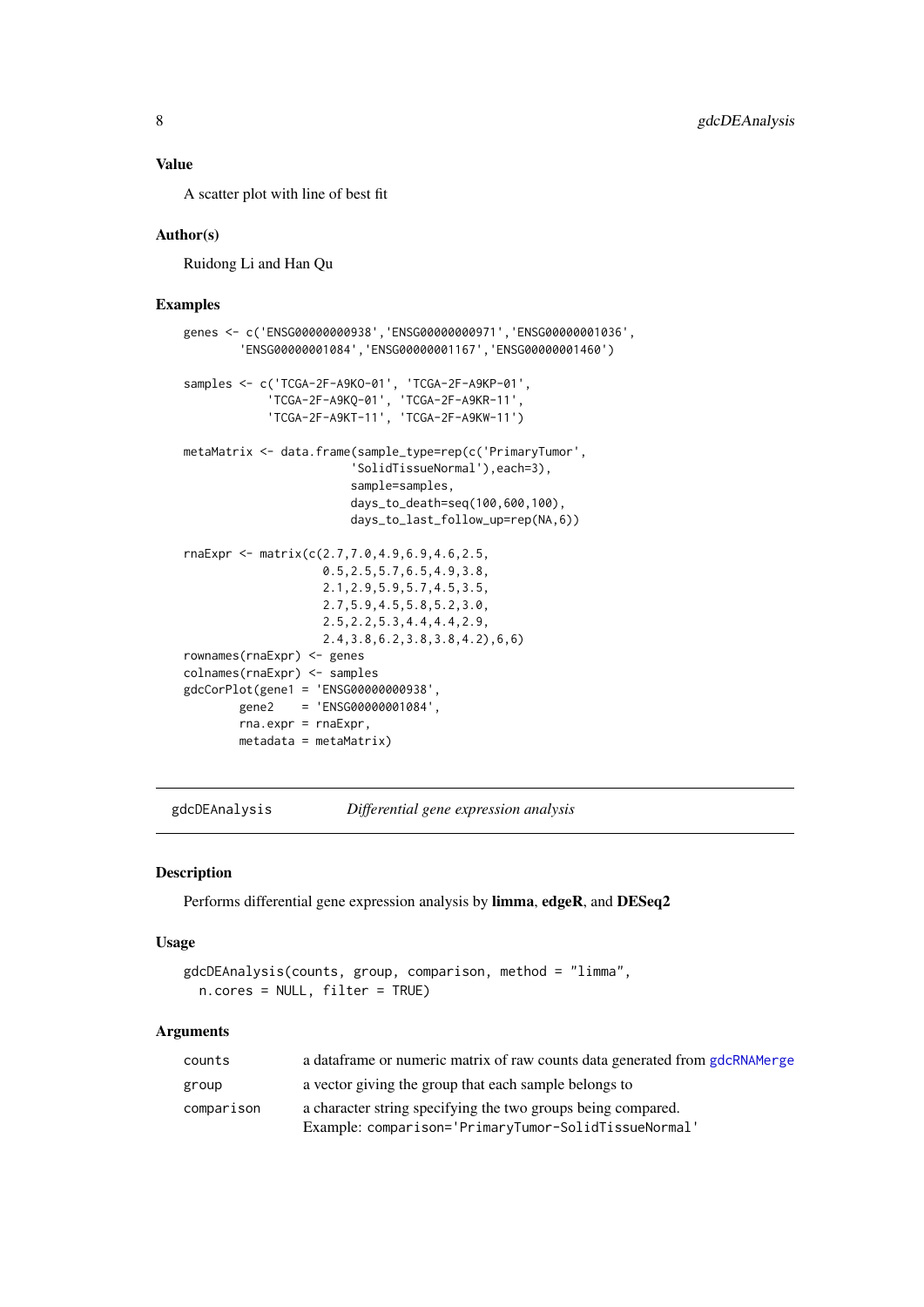| method  | one of 'limma', 'edgeR', and 'DESeq2'. Default is 'limma'<br>Note: It may takes long time for method= 'DESeq2' with a single core                       |
|---------|---------------------------------------------------------------------------------------------------------------------------------------------------------|
| n.cores | a numeric value of cores to be used for method= 'DESeq2' to accelate the anal-<br>ysis process. Default is NULL                                         |
| filter  | logical, whether to filter out low expression genes. If TRUE, only genes with cpm<br>> 1 in more than half of the samples will be kept. Default is TRUE |

#### Value

A dataframe containing Ensembl gene ids/miRBase v21 mature miRNA ids, gene symbols, biotypes, fold change on the log2 scale, p value, and FDR etc. of all genes/miRNAs of analysis.

## Note

It may takes long time for method='DESeq2' with a single core. Please use multiple cores if possible

## Author(s)

Ruidong Li and Han Qu

#### References

Robinson MD, McCarthy DJ, Smyth GK. edgeR: a Bioconductor package for differential expression analysis of digital gene expression data. Bioinformatics. 2010 Jan 1;26(1):139-40. Ritchie ME, Phipson B, Wu D, Hu Y, Law CW, Shi W, Smyth GK. limma powers differential ex-

pression analyses for RNA-sequencing and microarray studies. Nucleic acids research. 2015 Jan 20; 43(7):e47-e47.

Love MI, Huber W, Anders S. Moderated estimation of fold change and dispersion for RNA-seq data with DESeq2. Genome biology. 2014 Dec 5; 15(12):550.

```
genes <- c('ENSG00000000938','ENSG00000000971','ENSG00000001036',
        'ENSG00000001084','ENSG00000001167','ENSG00000001460')
samples <- c('TCGA-2F-A9KO-01', 'TCGA-2F-A9KP-01',
            'TCGA-2F-A9KQ-01', 'TCGA-2F-A9KR-11',
            'TCGA-2F-A9KT-11', 'TCGA-2F-A9KW-11')
metaMatrix <- data.frame(sample_type=rep(c('PrimaryTumor',
                    'SolidTissueNormal'),each=3),
                    sample=samples,
                    days_to_death=seq(100,600,100),
                    days_to_last_follow_up=rep(NA,6))
rnaMatrix <- matrix(c(6092,11652,5426,4383,3334,2656,
                    8436,2547,7943,3741,6302,13976,
                    1506,6467,5324,3651,1566,2780,
                    834,4623,10275,5639,6183,4548,
                    24702,43,1987,269,3322,2410,
                    2815,2089,3804,230,883,5415), 6,6)
rownames(rnaMatrix) <- genes
colnames(rnaMatrix) <- samples
DEGAll <- gdcDEAnalysis(counts = rnaMatrix,
                        group = metaMatrix$sample_type,
```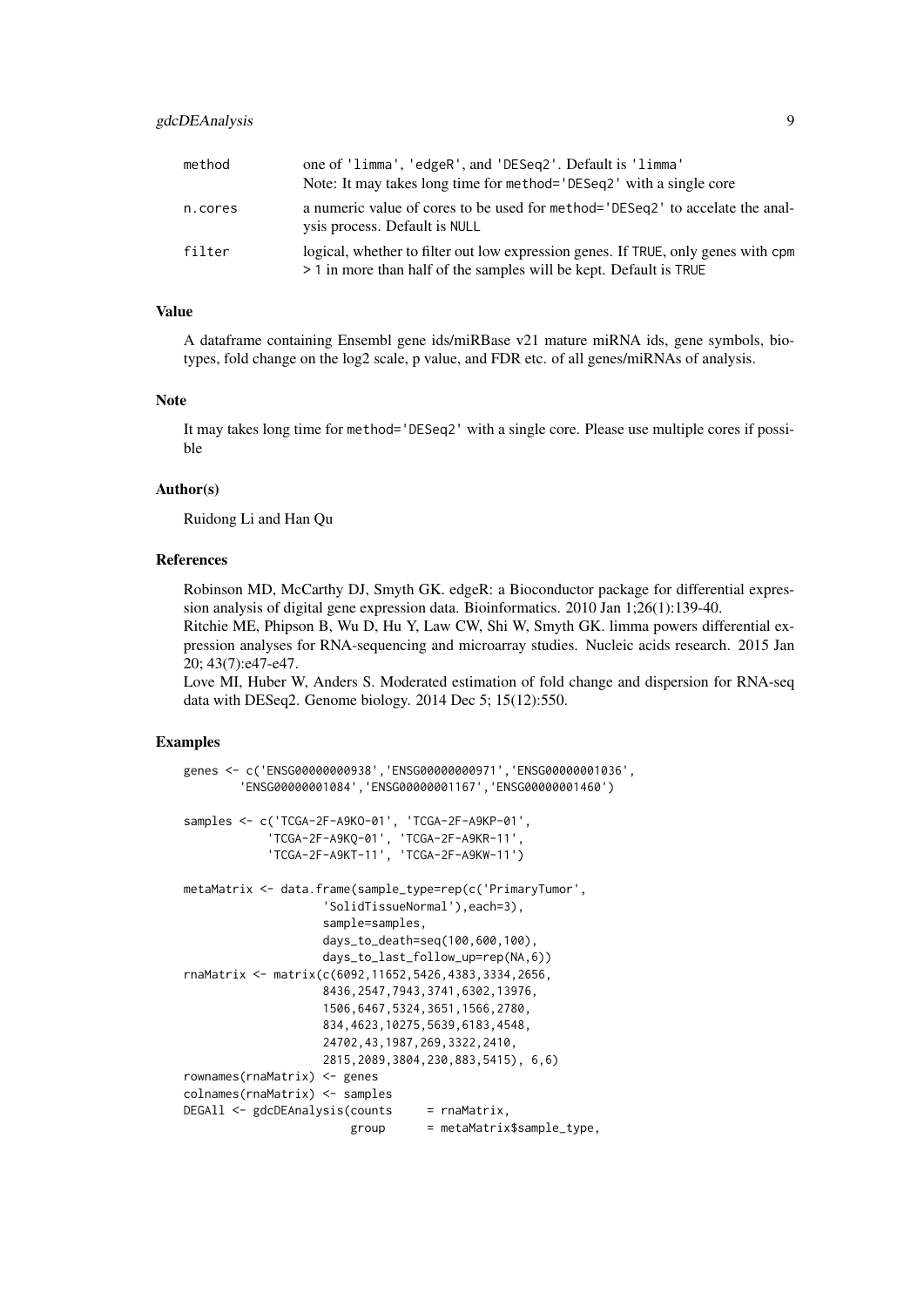```
comparison = 'PrimaryTumor-SolidTissueNormal',
method = 'limma')
```
<span id="page-9-1"></span><span id="page-9-0"></span>gdcDEReport *Report differentially expressed genes/miRNAs*

## Description

Report genes/miRNAs that are differentially expressed satisfying a given threshold

## Usage

 $gdcDEReport(deg, gene.type = "all", fc = 2, pval = 0.01)$ 

#### Arguments

| deg       | A data frame of DE analysis result from gdcDEAnalysis                                  |
|-----------|----------------------------------------------------------------------------------------|
| gene.type | one of 'all', 'long_non_coding', 'protein_coding', and 'miRNAs'. De-<br>fault is 'all' |
| fc        | a numeric value specifying the threshold of fold change                                |
| pval      | a nuemric value specifying the threshold of p value                                    |

## Value

A dataframe or numeric matrix of differentially expressed genes/miRNAs

## Author(s)

Ruidong Li and Han Qu

```
genes <- c('ENSG00000000938','ENSG00000000971','ENSG00000001036',
        'ENSG00000001084','ENSG00000001167','ENSG00000001460')
samples <- c('TCGA-2F-A9KO-01', 'TCGA-2F-A9KP-01',
             'TCGA-2F-A9KQ-01', 'TCGA-2F-A9KR-11',
              'TCGA-2F-A9KT-11', 'TCGA-2F-A9KW-11')
metaMatrix <- data.frame(sample_type=rep(c('PrimaryTumor',
                         'SolidTissueNormal'),each=3),
                        sample=samples,
                        days_to_death=seq(100,600,100),
                        days_to_last_follow_up=rep(NA,6))
rnaMatrix <- matrix(c(6092,11652,5426,4383,3334,2656,
                    8436,2547,7943,3741,6302,13976,
                    1506,6467,5324,3651,1566,2780,
                    834,4623,10275,5639,6183,4548,
                    24702,43,1987,269,3322,2410,
                    2815,2089,3804,230,883,5415), 6,6)
rownames(rnaMatrix) <- genes
colnames(rnaMatrix) <- samples
DEGAll <- gdcDEAnalysis(counts = rnaMatrix,
```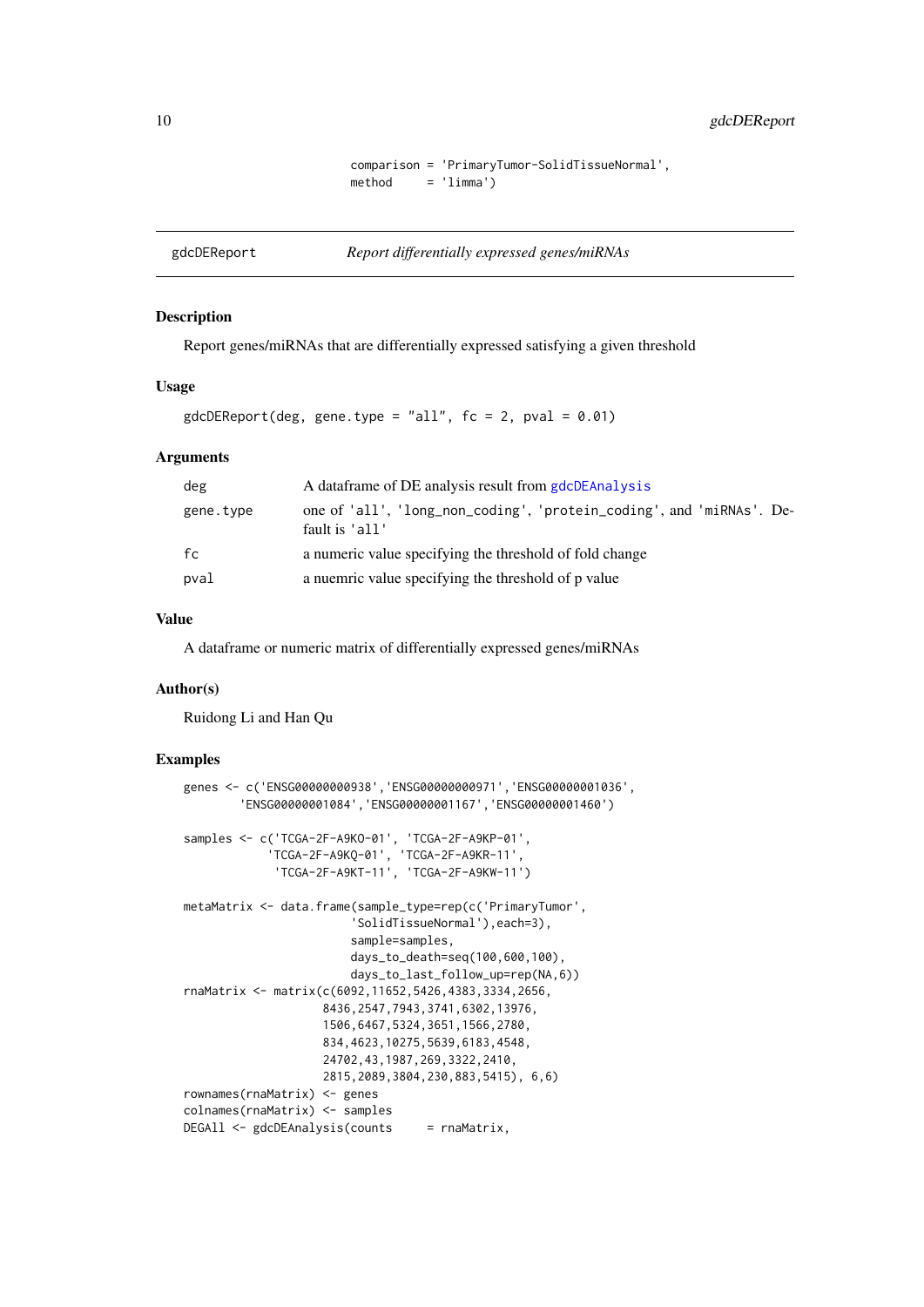<span id="page-10-0"></span>gdcEnrichAnalysis 11

```
group = metaMatrix$sample_type,
                      comparison = 'PrimaryTumor-SolidTissueNormal',
                      method = 'limma')dePC <- gdcDEReport(deg=DEGAll)
```
<span id="page-10-1"></span>gdcEnrichAnalysis *Functional enrichment analysis*

#### Description

Performs Gene Ontology (GO), Kyoto Encyclopedia of Genes and Genomes (KEGG) pathway and Disease Ontology (DO) enrichment analyses by clusterProfiler and DOSE packages

## Usage

```
gdcEnrichAnalysis(gene, simplify = TRUE, level = 0)
```
### Arguments

| gene     | a vector of Ensembl gene id                                                                                                          |
|----------|--------------------------------------------------------------------------------------------------------------------------------------|
| simplify | logical, specifying whether to remove redundant GO terms. Default simplify=TRUE                                                      |
| level    | a numeric value, restrict the GO enrichment result at a specific GO level. Default<br>is 0, which means all terms should be returned |

## Value

A dataframe of enrichment analysis result containing enriched terms, number of overlpped genes, p value of hypergeometric test, fdr, fold of enrichment, Ensembl gene ids, gene symbols, and functional categories, etc.

#### Author(s)

Ruidong Li and Han Qu

#### References

Yu G, Wang LG, Han Y, He QY. clusterProfiler: an R package for comparing biological themes among gene clusters. Omics: a journal of integrative biology. 2012 May 1;16(5):284-7. Yu G, Wang LG, Yan GR, He QY. DOSE: an R/Bioconductor package for disease ontology semantic and enrichment analysis. Bioinformatics. 2014 Oct 17;31(4):608-9.

```
####### GO, KEGG, DO enrichment analysis #######
deg <- c('ENSG00000000938','ENSG00000000971','ENSG00000001036',
        'ENSG00000001084','ENSG00000001167','ENSG00000001460')
## Not run: enrichOutput <- gdcEnrichAnalysis(gene=deg, simplify=TRUE)
```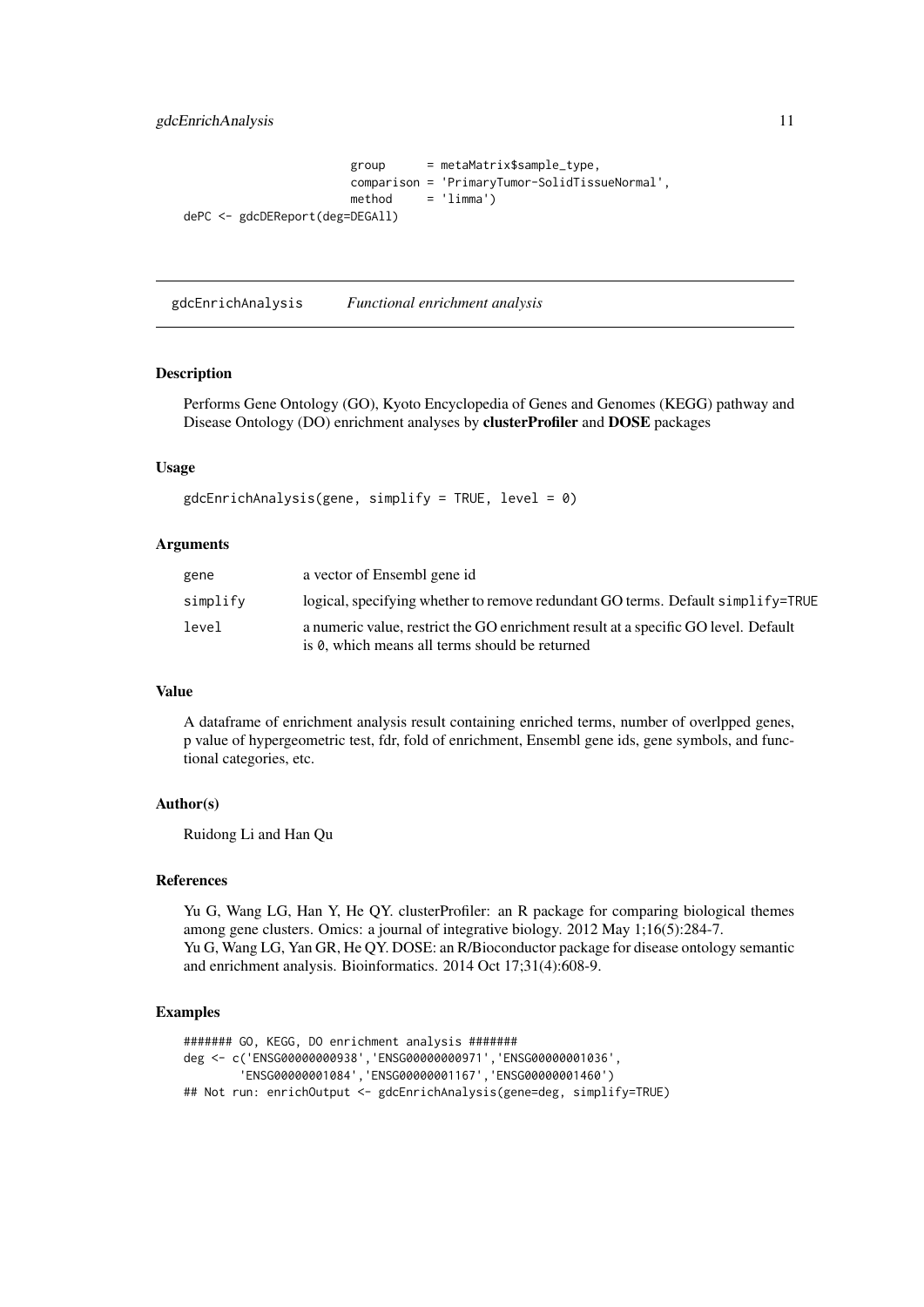<span id="page-11-0"></span>

#### Description

Bar plot and bubble plot for GO, KEGG, and DO functional enrichment analysis

#### Usage

```
gdcEnrichPlot(enrichment, type = "bar", category = "KEGG",
 num.terms = 10, bar.color = "black")
```
## Arguments

| enrichment | a dataframe generated from gdcEnrichAnalysis                                                                                  |
|------------|-------------------------------------------------------------------------------------------------------------------------------|
| type       | type of the plot, should be one of 'bar' and 'bubble'                                                                         |
| category   | which category should be plotted. Possible values are 'KEGG', 'GO', 'GO_BP',<br>'GO_CC', 'GO_MF', and 'DO'. Default is 'KEGG' |
| num.terms  | number of terms to be plotted. Default is 10                                                                                  |
| bar.color  | color of the bar plot. Default is 'black'                                                                                     |

#### Value

A bar plot or bubble plot of functional enrichment analysis

## Author(s)

Ruidong Li and Han Qu

## Examples

```
####### Enrichment plots #######
enrichOutput<-data.frame(Terms=c('hsa05414~Dilated cardiomyopathy (DCM)',
                                'hsa04510~Focal adhesion',
                                'hsa05205~Proteoglycans in cancer'),
                            Category=rep('KEGG',3),
                            FDR=c(0.001,0.002,0.003))
gdcEnrichPlot(enrichment=enrichOutput, type='bar', category='KEGG')
```
gdcExportNetwork *Export network for Cytoscape*

## Description

Export nodes and edges of ce network for Cytoscape visualization

## Usage

gdcExportNetwork(ceNetwork, net)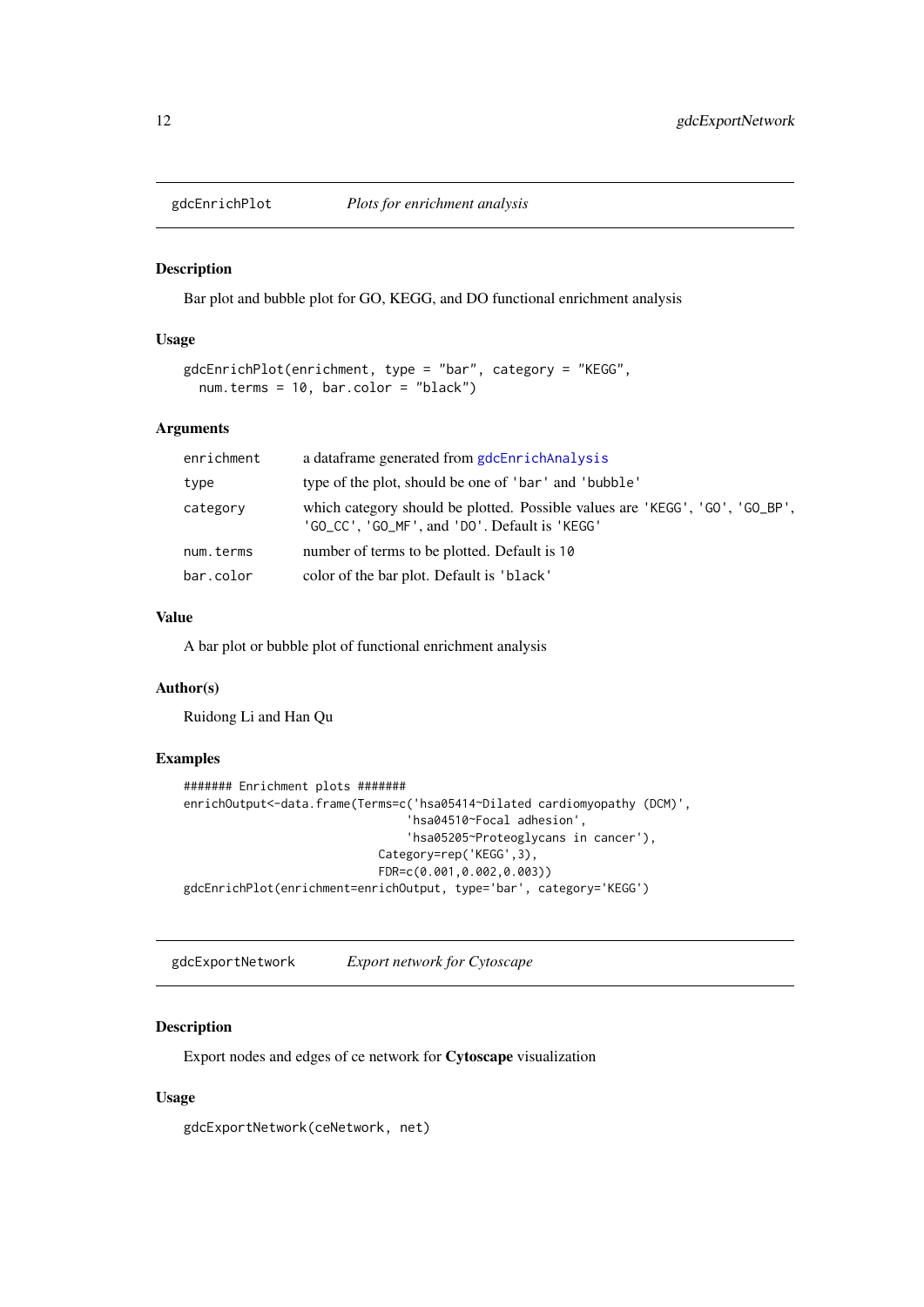## <span id="page-12-0"></span>Arguments

| ceNetwork | a dataframe generated from gdcCEAnalysis |
|-----------|------------------------------------------|
| net       | one of 'nodes' and 'edges'               |

## Value

A dataframe of nodes or edges

## Author(s)

Ruidong Li and Han Qu

#### Examples

```
####### ceRNA network analysis #######
ceOutput <- data.frame(lncRNAs=c('ENSG00000242125','ENSG00000242125',
                                'ENSG00000245532'),
                    Genes=c('ENSG00000043355','ENSG00000109586',
                                'ENSG00000144355'),
                    miRNAs=c('hsa-miR-340-5p','hsa-miR-340-5p',
                            'hsa-miR-320b,hsa-miR-320d,
                            hsa-miR-320c,hsa-miR-320a'),
                    Counts=c(1,1,4), stringsAsFactors=FALSE)
####### Export edges #######
edges <- gdcExportNetwork(ceNetwork=ceOutput, net='edges')
####### Export nodes #######
## Not run: nodes <- gdcExportNetwork(ceNetwork=ceOutput, net='nodes')
```
gdcFilterDuplicate *Filter out duplicated samples*

## Description

Filter out samples that are sequenced for two or more times

## Usage

```
gdcFilterDuplicate(metadata)
```
## Arguments

metadata metadata parsed from [gdcParseMetadata](#page-16-1)

#### Value

A filtered dataframe of metadata without duplicated samples

## Author(s)

Ruidong Li and Han Qu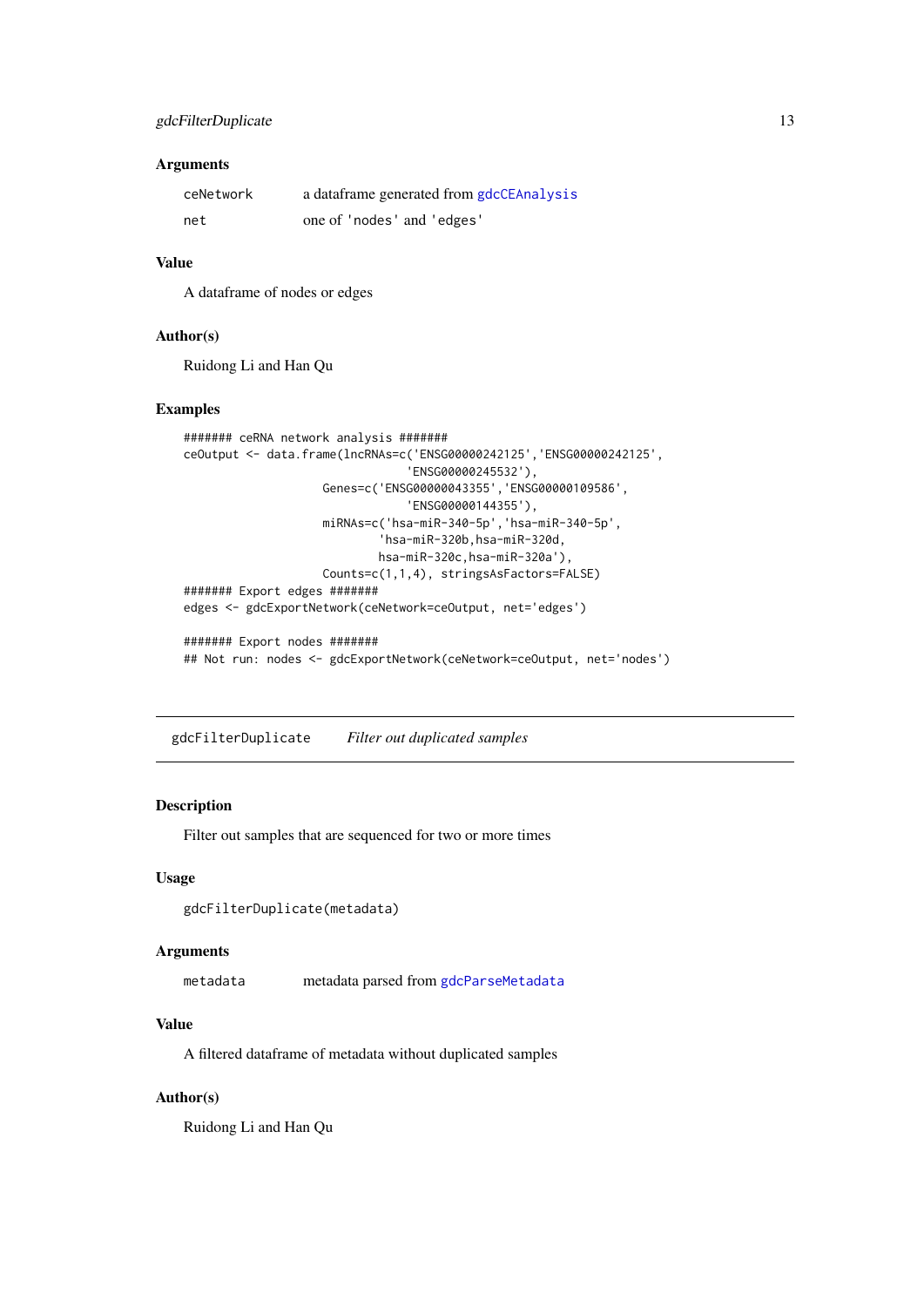## Examples

```
####### Parse metadata by project id and data type #######
metaMatrix <- gdcParseMetadata(project.id='TARGET-RT', data.type='RNAseq')
metaMatrix <- gdcFilterDuplicate(metadata=metaMatrix)
```
gdcFilterSampleType *Filter out other type of samples*

## Description

Filter out samples that are neither *Solid Tissue Normal* nor *Primary Tumor*

## Usage

gdcFilterSampleType(metadata)

#### Arguments

metadata metadata parsed from [gdcParseMetadata](#page-16-1)

## Value

A filtered dataframe of metadata with *Solid Tissue Normal* and *Primary Tumor* samples only

#### Author(s)

Ruidong Li and Han Qu

## Examples

```
####### Parse metadata by project id and data type #######
metaMatrix <- gdcParseMetadata(project.id='TARGET-RT', data.type='RNAseq')
metaMatrix <- gdcFilterSampleType(metadata=metaMatrix)
```
gdcHeatmap *Heatmap of differentially expressed genes/miRNAs*

#### Description

A heatmap showing unsupervised hierarchical clustering of DE genes/miRNAs by [heatmap.2](#page-0-0) in the gplots package

## Usage

gdcHeatmap(deg.id, metadata, rna.expr)

| deg.id   | a vector of Ensembl gene ids or miRBase v21 mature miRNA ids |
|----------|--------------------------------------------------------------|
| metadata | metadata parsed from gdcParseMetadata                        |
| rna.expr | voom transformed expression data                             |

<span id="page-13-0"></span>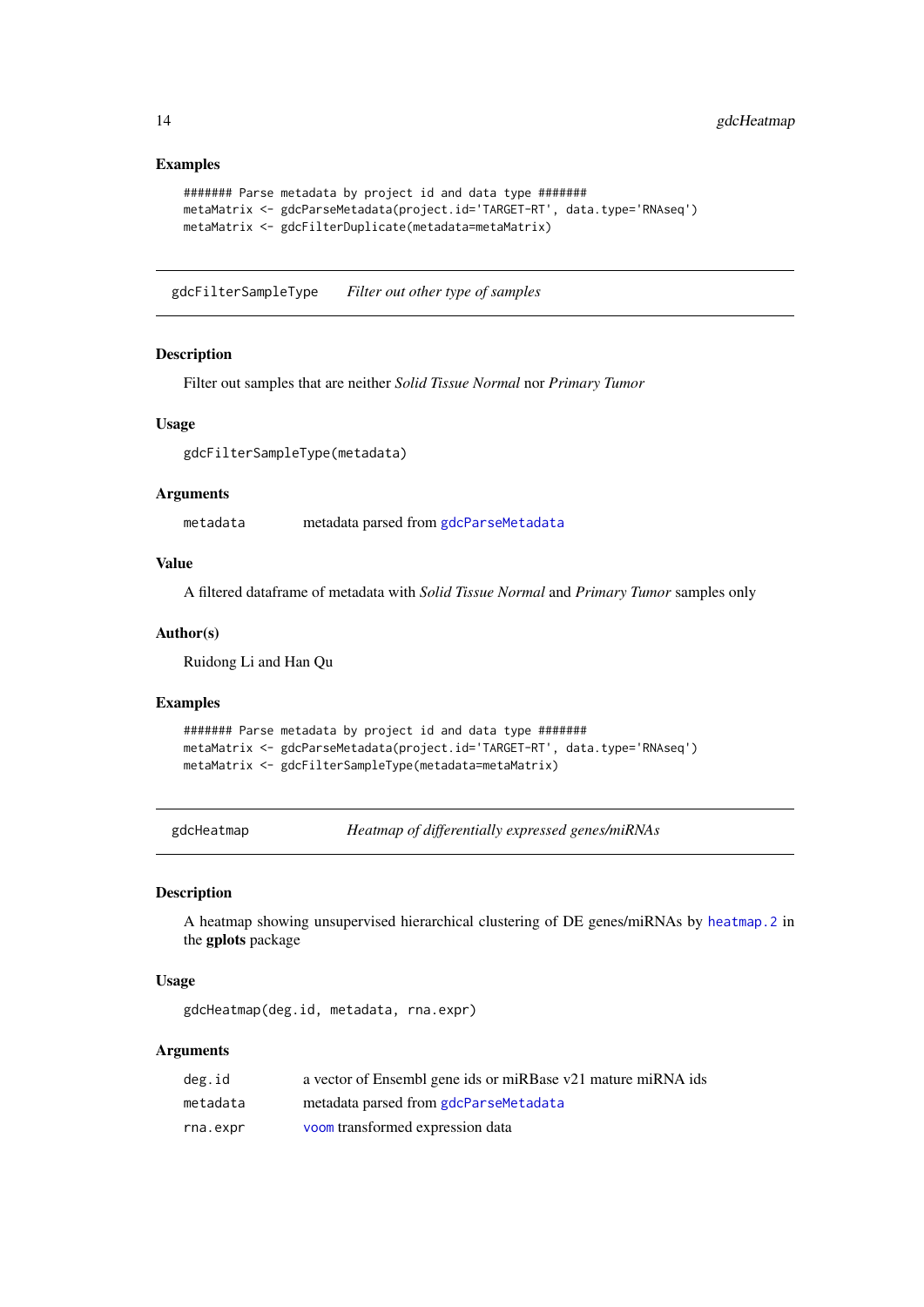#### <span id="page-14-0"></span>gdcKMPlot 15

## Value

A heatmap with rows are DE genes/miRNAs and columns are samples. *Solid Tissue Normal* samples are labeled with blue and *Primary Tumor* samples are labeled with red

#### Author(s)

Ruidong Li and Han Qu

## Examples

```
genes <- c('ENSG00000000938','ENSG00000000971','ENSG00000001036',
        'ENSG00000001084','ENSG00000001167','ENSG00000001460')
samples <- c('TCGA-2F-A9KO-01', 'TCGA-2F-A9KP-01',
             'TCGA-2F-A9KQ-01', 'TCGA-2F-A9KR-01',
             'TCGA-2F-A9KT-01', 'TCGA-2F-A9KW-01')
metaMatrix <- data.frame(sample_type=rep('PrimaryTumor',6),
                        sample=samples,
                        days_to_death=seq(100,600,100),
                        days_to_last_follow_up=rep(NA,6))
rnaExpr <- matrix(c(2.7,7.0,4.9,6.9,4.6,2.5,
                    0.5,2.5,5.7,6.5,4.9,3.8,
                    2.1,2.9,5.9,5.7,4.5,3.5,
                    2.7,5.9,4.5,5.8,5.2,3.0,
                    2.5,2.2,5.3,4.4,4.4,2.9,
                    2.4,3.8,6.2,3.8,3.8,4.2),6,6)
rownames(rnaExpr) <- genes
colnames(rnaExpr) <- samples
gdcHeatmap(deg.id=genes, metadata=metaMatrix, rna.expr=rnaExpr)
```
gdcKMPlot *Kaplan Meier plot*

#### Description

Plot Kaplan Meier survival curve

## Usage

```
gdcKMPlot(gene, rna.expr, metadata, sep = "median")
```

| gene     | an Ensembl gene id                                                                                                                                                                                    |
|----------|-------------------------------------------------------------------------------------------------------------------------------------------------------------------------------------------------------|
| rna.expr | voom transformed expression data                                                                                                                                                                      |
| metadata | metadata parsed from gdcParseMetadata                                                                                                                                                                 |
| sep      | a character string specifying which point should be used to separate low-expression<br>and high-expression groups. Possible values are '1stQu', 'mean', 'median',<br>and '3rdQu'. Default is 'median' |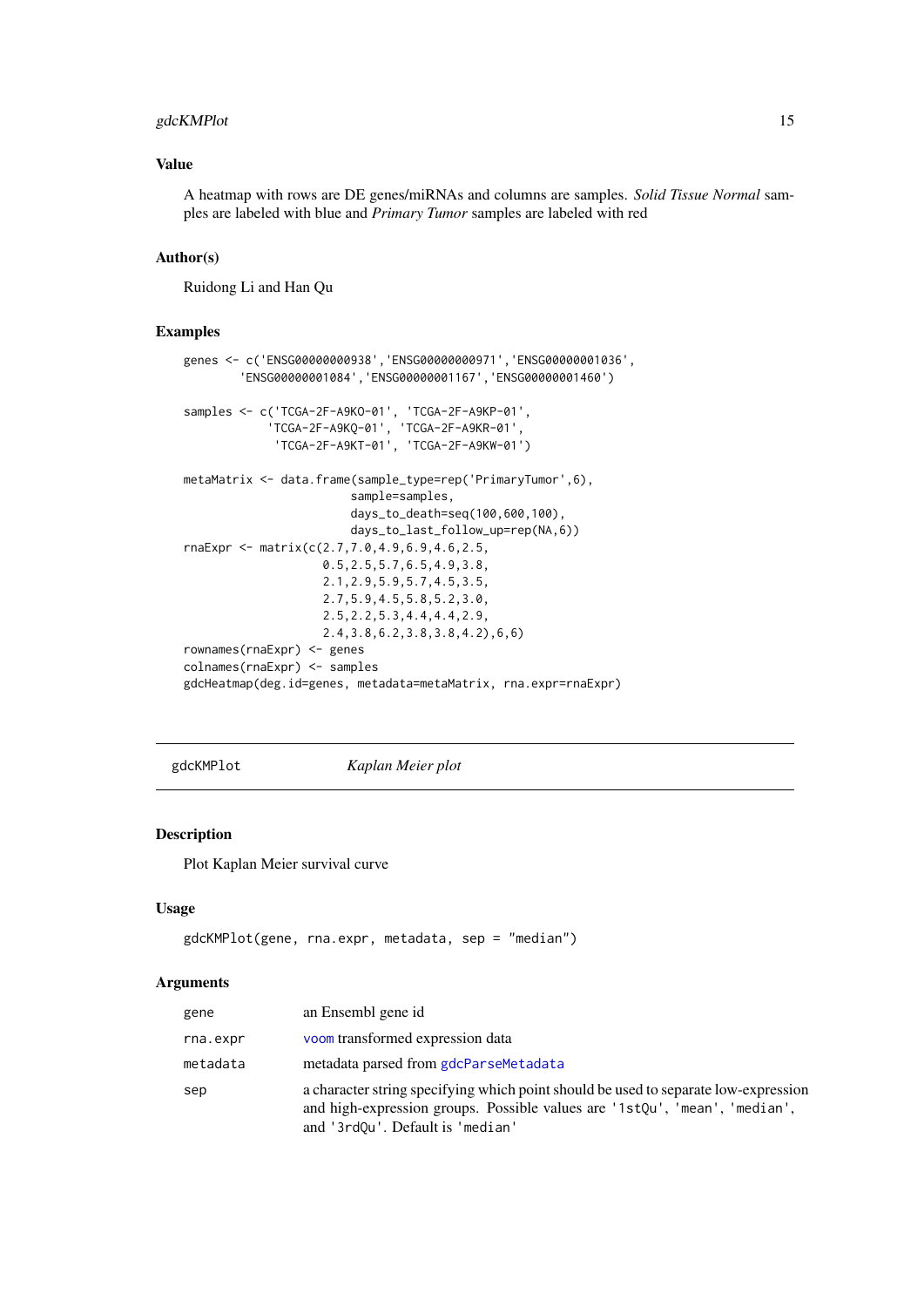<span id="page-15-0"></span>A plot of Kaplan Meier survival curve

#### Author(s)

Ruidong Li and Han Qu

## Examples

```
####### KM plots #######
genes <- c('ENSG00000000938','ENSG00000000971','ENSG00000001036',
        'ENSG00000001084','ENSG00000001167','ENSG00000001460')
samples <- c('TCGA-2F-A9KO-01', 'TCGA-2F-A9KP-01',
             'TCGA-2F-A9KQ-01', 'TCGA-2F-A9KR-01',
             'TCGA-2F-A9KT-01', 'TCGA-2F-A9KW-01')
metaMatrix <- data.frame(sample_type=rep('PrimaryTumor',6),
                        sample=samples,
                        days_to_death=seq(100,600,100),
                        days_to_last_follow_up=rep(NA,6))
rnaExpr <- matrix(c(2.7,7.0,4.9,6.9,4.6,2.5,
                    0.5,2.5,5.7,6.5,4.9,3.8,
                    2.1,2.9,5.9,5.7,4.5,3.5,
                    2.7,5.9,4.5,5.8,5.2,3.0,
                    2.5,2.2,5.3,4.4,4.4,2.9,
                    2.4,3.8,6.2,3.8,3.8,4.2),6,6)
rownames(rnaExpr) <- genes
colnames(rnaExpr) <- samples
gdcKMPlot(gene='ENSG00000000938', rna.expr=rnaExpr,
    metadata=metaMatrix, sep='median')
```
gdcMatchSamples *Match samples in metadata and expression matrix*

### Description

Check if samples in the metadata and expression data match

## Usage

```
gdcMatchSamples(metadata, rna.expr)
```
## Arguments

| metadata | metadata parsed from gdcParseMetadata |
|----------|---------------------------------------|
| rna.expr | voom transformed expression data      |

## Value

A logical value. If TRUE, all the samples matched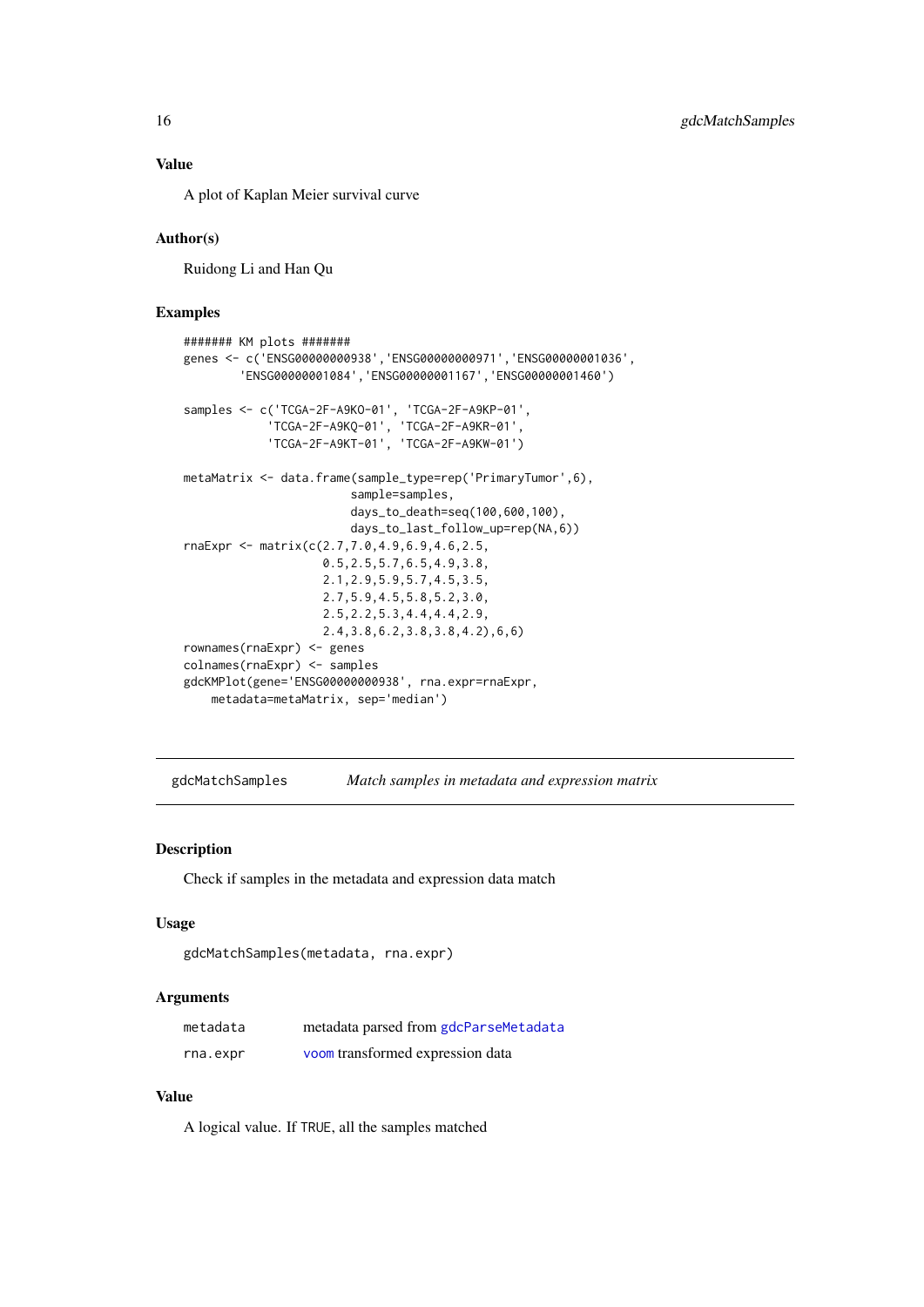#### <span id="page-16-0"></span>gdcParseMetadata 17

#### Author(s)

Ruidong Li and Han Qu

#### Examples

```
genes <- c('ENSG00000000938','ENSG00000000971','ENSG00000001036',
        'ENSG00000001084','ENSG00000001167','ENSG00000001460')
samples <- c('TCGA-2F-A9KO-01', 'TCGA-2F-A9KP-01',
             'TCGA-2F-A9KQ-01', 'TCGA-2F-A9KR-01',
             'TCGA-2F-A9KT-01', 'TCGA-2F-A9KW-01')
metaMatrix <- data.frame(sample_type=rep('PrimaryTumor',6),
                        sample=samples,
                        days_to_death=seq(100,600,100),
                        days_to_last_follow_up=rep(NA,6))
rnaExpr <- matrix(c(2.7,7.0,4.9,6.9,4.6,2.5,
                    0.5,2.5,5.7,6.5,4.9,3.8,
                    2.1,2.9,5.9,5.7,4.5,3.5,
                    2.7,5.9,4.5,5.8,5.2,3.0,
                    2.5,2.2,5.3,4.4,4.4,2.9,
                    2.4,3.8,6.2,3.8,3.8,4.2),6,6)
rownames(rnaExpr) <- genes
colnames(rnaExpr) <- samples
gdcMatchSamples(metadata=metaMatrix, rna.expr=rnaExpr)
```
<span id="page-16-1"></span>gdcParseMetadata *Parse metadata*

#### Description

Parse metadata either by providing the *.json* file that is downloaded from GDC cart or by parse metadata automatically by providing the projct id and data type

#### Usage

```
gdcParseMetadata(metafile = NULL, project.id, data.type,
 write.meta = FALSE)
```
## Arguments

| metafile   | metadata file in . json format download from GDC cart. If provided, the meta-<br>data will be parsed from this file, otherwise, project and data. type arguments<br>should be provided to retrieve metadata automatically. Default is NULL |
|------------|--------------------------------------------------------------------------------------------------------------------------------------------------------------------------------------------------------------------------------------------|
| project.id | project id in GDC                                                                                                                                                                                                                          |
| data.type  | one of 'RNAseq' and 'miRNAs'                                                                                                                                                                                                               |
| write.meta | logical, whether to write the metadata to a . ison file                                                                                                                                                                                    |

## Value

A dataframe of metadata containing file\_name, sample\_id, etc. as well as some basic clinical data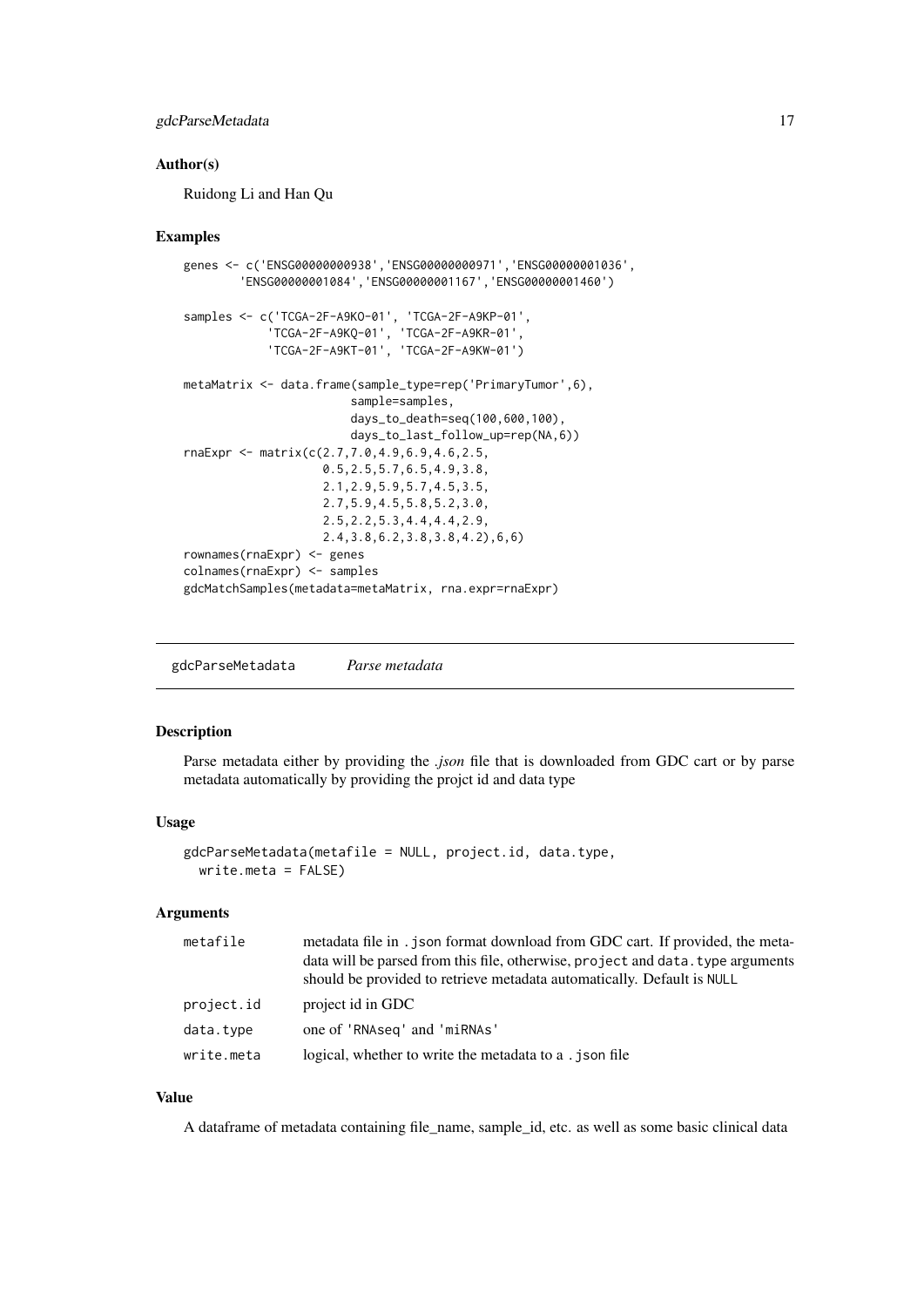## Author(s)

Ruidong Li and Han Qu

## Examples

```
####### Merge RNA expression data #######
metaMatrix <- gdcParseMetadata(project.id='TARGET-RT', data.type='RNAseq')
```
gdcRNADownload *Download RNA data in GDC*

## Description

Download gene expression quantification and isoform expression quantification data from GDC either by providing the manifest file or by sepcifying the project id and data type

## Usage

```
gdcRNADownload(manifest = NULL, project.id, data.type,
 directory = "Data", write.manifest = FALSE, method = "gdc-client")
```
## Arguments

| manifest   | menifest file that is downloaded from the GDC cart. If provided, files whose<br>UUIDs are in the manifest file will be downloaded via gdc-client, otherwise,<br>project and data, type arguments should be provided to download data auto-<br>matically. Default is NULL   |
|------------|----------------------------------------------------------------------------------------------------------------------------------------------------------------------------------------------------------------------------------------------------------------------------|
| project.id | project id in GDC                                                                                                                                                                                                                                                          |
| data.type  | one of 'RNAseq' and 'miRNAs'                                                                                                                                                                                                                                               |
| directory  | the folder to save downloaded files. Default is 'Data'                                                                                                                                                                                                                     |
|            | write.manifiest logical, whether to write out the manifest file                                                                                                                                                                                                            |
| method     | method that is used to download data. Either 'GenomicDataCommons' which is<br>a well established method developed in the <b>GenomicDataCommons'</b> package,<br>or alternatively 'gdc-client' which uses the gdc-client tool developed by<br>GDC. Default is 'gdc-client'. |

## Value

Downloaded files in the specified directory

## Author(s)

Ruidong Li and Han Qu

<span id="page-17-0"></span>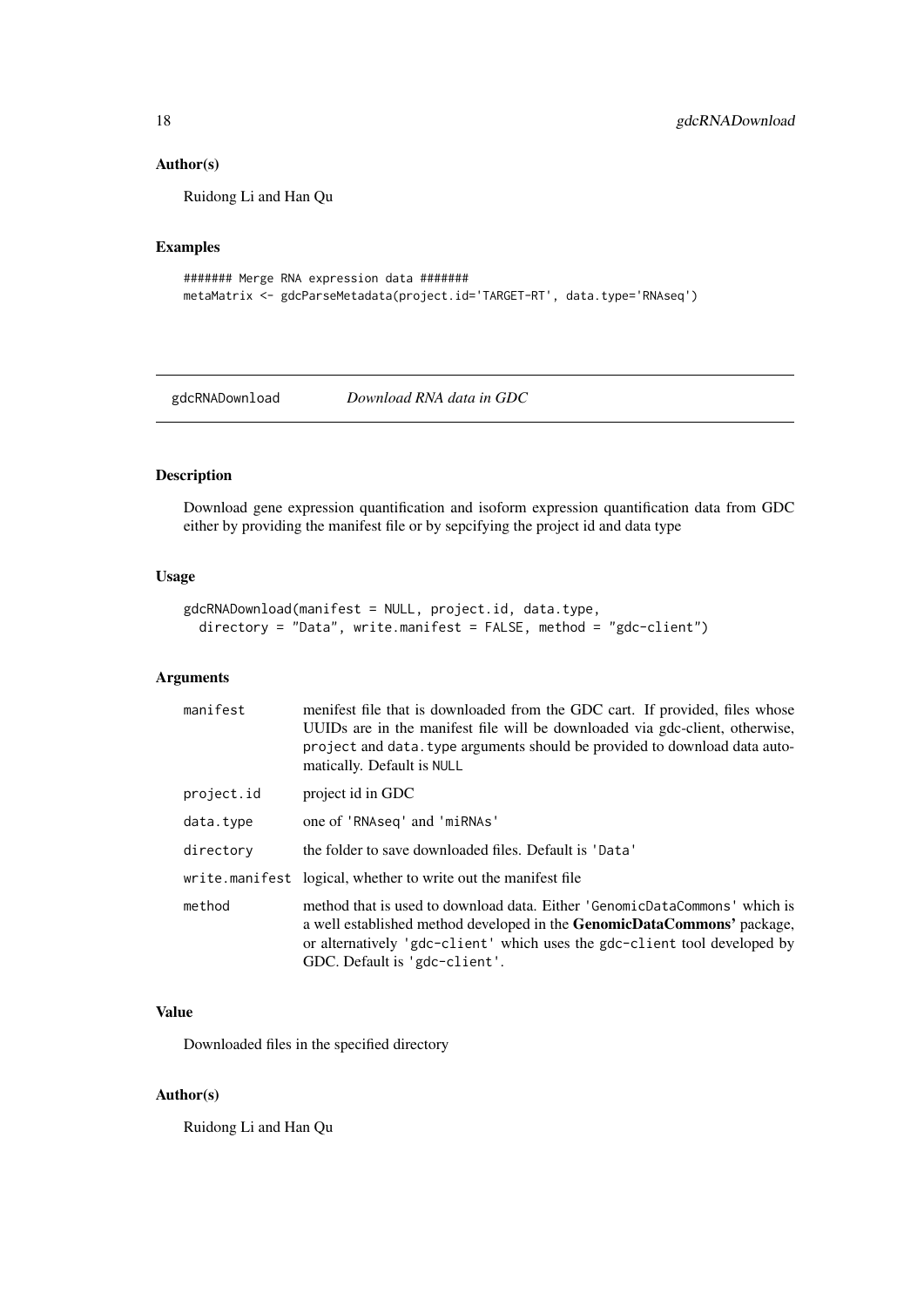#### <span id="page-18-0"></span>gdcRNAMerge 19

## Examples

```
####### Download RNA data by menifest file #######
manifest <- 'RNAseq.manifest.txt'
## Not run: gdcRNADownload(manifest=manifest)
####### Download RNA data by project id and data type #######
project <- 'TCGA-PRAD'
## Not run: gdcRNADownload(project.id=project, data.type='RNAseq')
```
<span id="page-18-1"></span>gdcRNAMerge *Merge RNA/miRNAs raw counts data*

#### Description

Merge raw counts data that is downloaded from GDC to a single expression matrix

## Usage

```
gdcRNAMerge(metadata, path, data.type, organized = FALSE)
```
## Arguments

| metadata  | metadata parsed from gdcParseMetadata                                                                                                                                                            |
|-----------|--------------------------------------------------------------------------------------------------------------------------------------------------------------------------------------------------|
| path      | path to downloaded files for merging                                                                                                                                                             |
| data.type | one of 'RNAseq' and 'miRNAs'                                                                                                                                                                     |
| organized | logical, whether the raw counts data have already been organized into a sin-<br>gle folder (eg., data downloaded by the 'GenomicDataCommons' method are<br>already organized). Default is FALSE. |

## Value

A dataframe or numeric matrix of raw counts data with rows are genes or miRNAs and columns are samples

## Author(s)

Ruidong Li and Han Qu

```
####### Merge RNA expression data #######
metaMatrix <- gdcParseMetadata(project.id='TARGET-RT',
    data.type='RNAseq')
## Not run: rnaExpr <- gdcRNAMerge(metadata=metaMatrix, path='RNAseq/',
    data.type='RNAseq')
## End(Not run)
```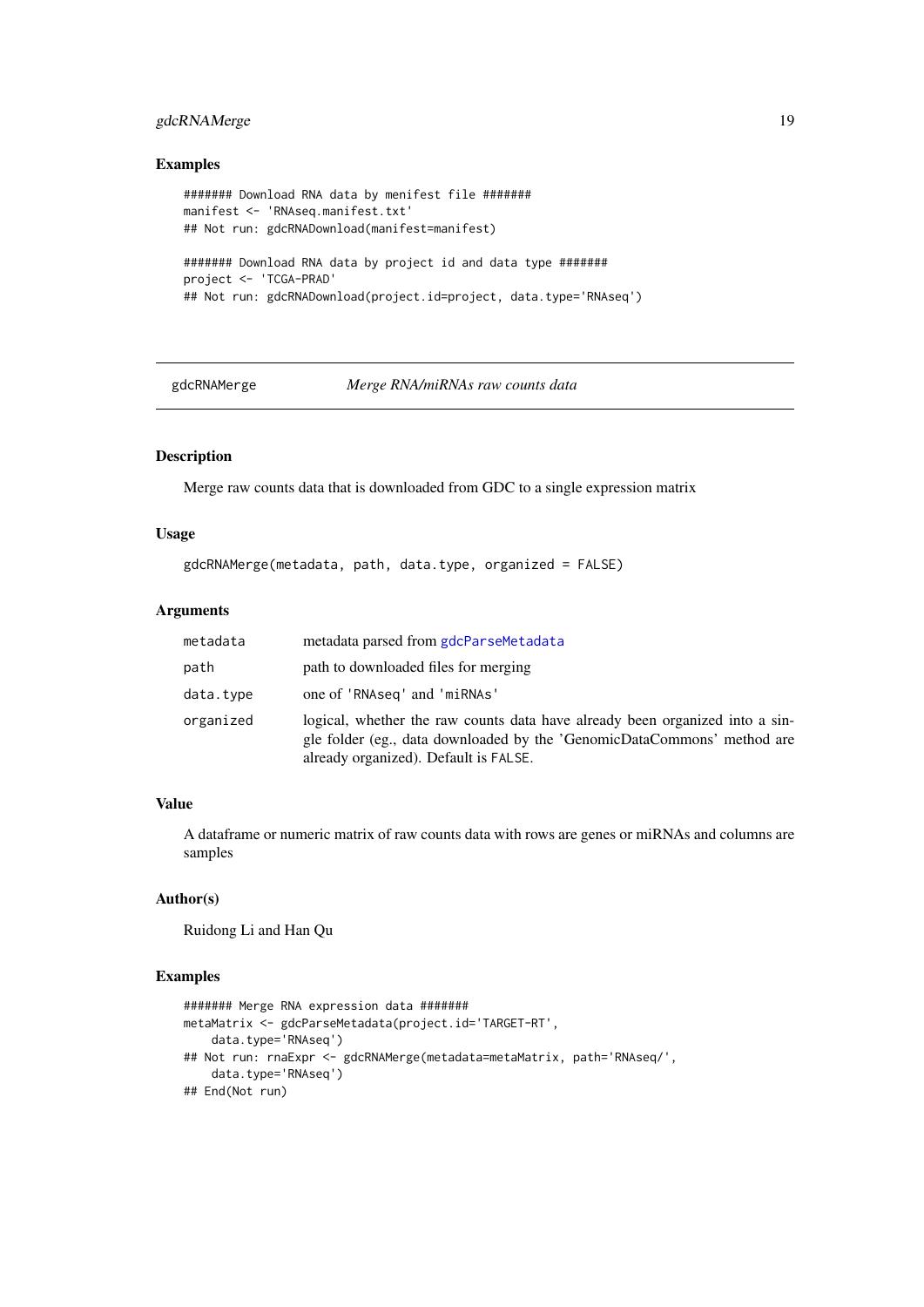<span id="page-19-0"></span>gdcSurvivalAnalysis *Univariate survival analysis of multiple genes*

#### Description

Univariate Cox Proportional-Hazards and Kaplan Meier survival analysis of a vector of genes

#### Usage

```
gdcSurvivalAnalysis(gene, rna.expr, metadata, method = "coxph",
  sep = "median")
```
#### Arguments

| gene     | a vector of Ensembl gene ids                                                                                                                                                            |
|----------|-----------------------------------------------------------------------------------------------------------------------------------------------------------------------------------------|
| rna.expr | voom transformed expression data                                                                                                                                                        |
| metadata | metadata parsed from gdcParseMetadata                                                                                                                                                   |
| method   | method for survival analysis. Possible values are 'coxph' and 'KM'. Default is<br>'coxph'                                                                                               |
| sep      | which point should be used to separate low-expression and high-expression<br>groups for method='KM'. Possible values are '1stQu', 'mean', 'median', and<br>'3rdQu'. Default is 'median' |

## Value

A dataframe or numeric matrix of hazard ratio, 95% confidence interval, p value, and FDR

#### Author(s)

Ruidong Li and Han Qu

## References

Therneau TM, Lumley T. Package 'survival'. Andersen PK, Gill RD. Cox's regression model for counting processes: a large sample study. The annals of statistics. 1982 Dec 1:1100-20. Therneau TM, Grambsch PM. Extending the Cox model. Edited by P. Bickel, P. Diggle, S. Fienberg,

K. Krickeberg. 2000:51. Harrington DP, Fleming TR. A class of rank test procedures for censored survival data.Biometrika.

1982 Dec 1;69(3):553-66.

## Examples

```
genes <- c('ENSG00000000938','ENSG00000000971','ENSG00000001036',
        'ENSG00000001084','ENSG00000001167','ENSG00000001460')
samples <- c('TCGA-2F-A9KO-01', 'TCGA-2F-A9KP-01',
             'TCGA-2F-A9KQ-01', 'TCGA-2F-A9KR-01',
             'TCGA-2F-A9KT-01', 'TCGA-2F-A9KW-01')
```
metaMatrix <- data.frame(sample\_type=rep('PrimaryTumor',6),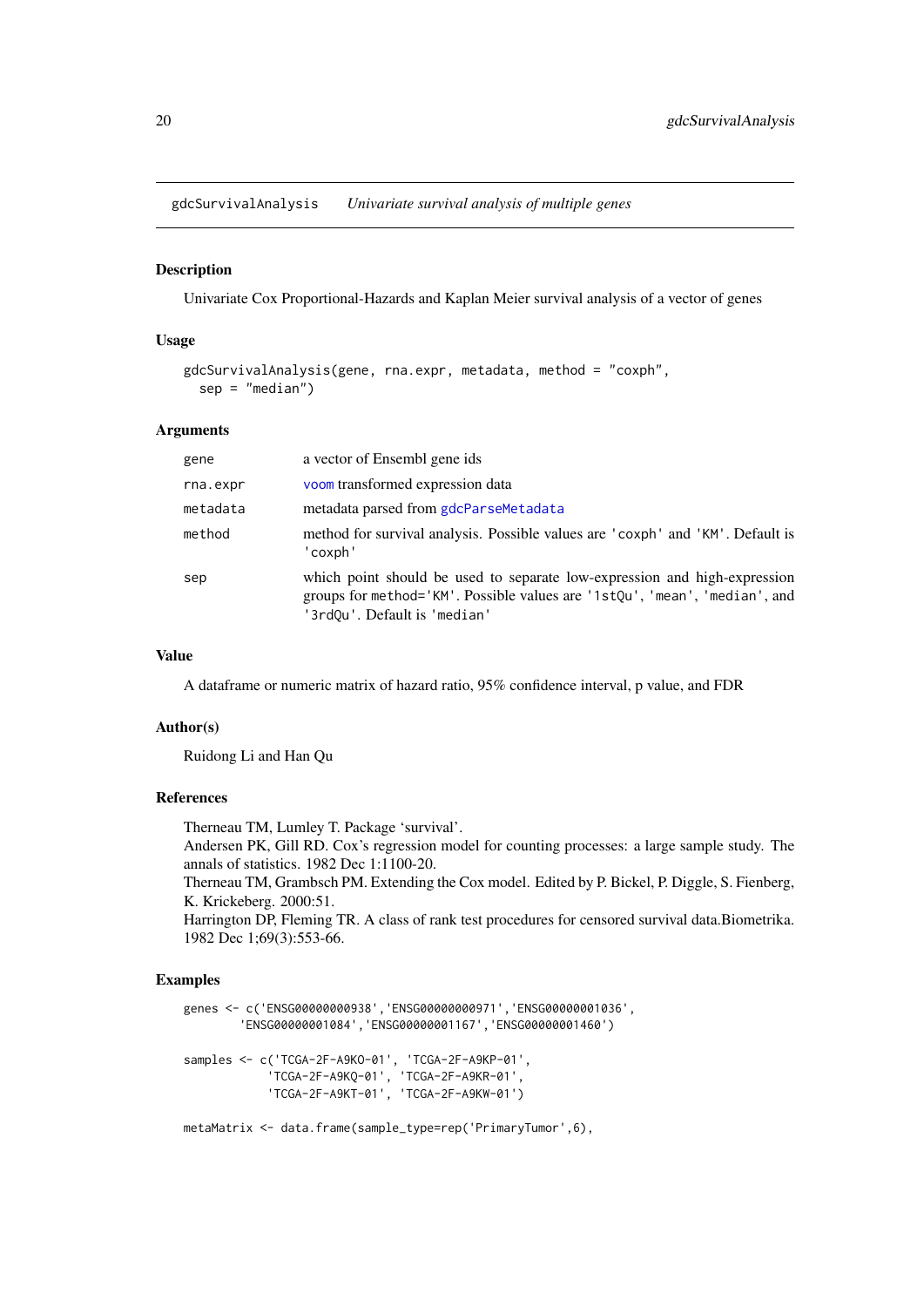#### <span id="page-20-0"></span>gdcVolcanoPlot 21

```
sample=samples,
                        days_to_death=seq(100,600,100),
                        days_to_last_follow_up=rep(NA,6))
rnaExpr <- matrix(c(2.7,7.0,4.9,6.9,4.6,2.5,
                    0.5,2.5,5.7,6.5,4.9,3.8,
                    2.1,2.9,5.9,5.7,4.5,3.5,
                    2.7,5.9,4.5,5.8,5.2,3.0,
                    2.5,2.2,5.3,4.4,4.4,2.9,
                    2.4,3.8,6.2,3.8,3.8,4.2),6,6)
rownames(rnaExpr) <- genes
colnames(rnaExpr) <- samples
survOutput <- gdcSurvivalAnalysis(gene=genes,
    rna.expr=rnaExpr, metadata=metaMatrix)
```
gdcVolcanoPlot *Volcano plot of differentially expressed genes/miRNAs*

#### Description

A volcano plot showing differentially expressed genes/miRNAs

## Usage

 $gdcVolcanoPlot(deg.all, fc = 2, pval = 0.01)$ 

#### Arguments

| deg.all | a data frame generated from gdcDEAnalysis containing all genes of analysis no<br>matter they are differentially expressed or not |
|---------|----------------------------------------------------------------------------------------------------------------------------------|
| fc      | a numeric value specifying the threshold of fold change                                                                          |
| pval    | a nuemric value specifying the threshold of p value                                                                              |

## Value

A volcano plot

#### Author(s)

Ruidong Li and Han Qu

```
genes <- c('ENSG00000231806','ENSG00000261211','ENSG00000260920',
        'ENSG00000228594','ENSG00000125170','ENSG00000179909',
        'ENSG00000280012','ENSG00000134612','ENSG00000213071')
symbol <- c('PCAT7','AL031123.2','AL031985.3',
            'FNDC10','DOK4','ZNF154',
            'RPL23AP61','FOLH1B','LPAL2')
group <- rep(c('long_non_coding','protein_coding','pseudogene'), each=3)
logFC <- c(2.8,2.3,-1.1,1.9,-1.2,-1.6,1.5,2.1,-1.1)
FDR <- rep(c(0.1,0.00001,0.0002), each=3)
deg <- data.frame(symbol, group, logFC, FDR)
rownames(deg) <- genes
gdcVolcanoPlot(deg.all=deg)
```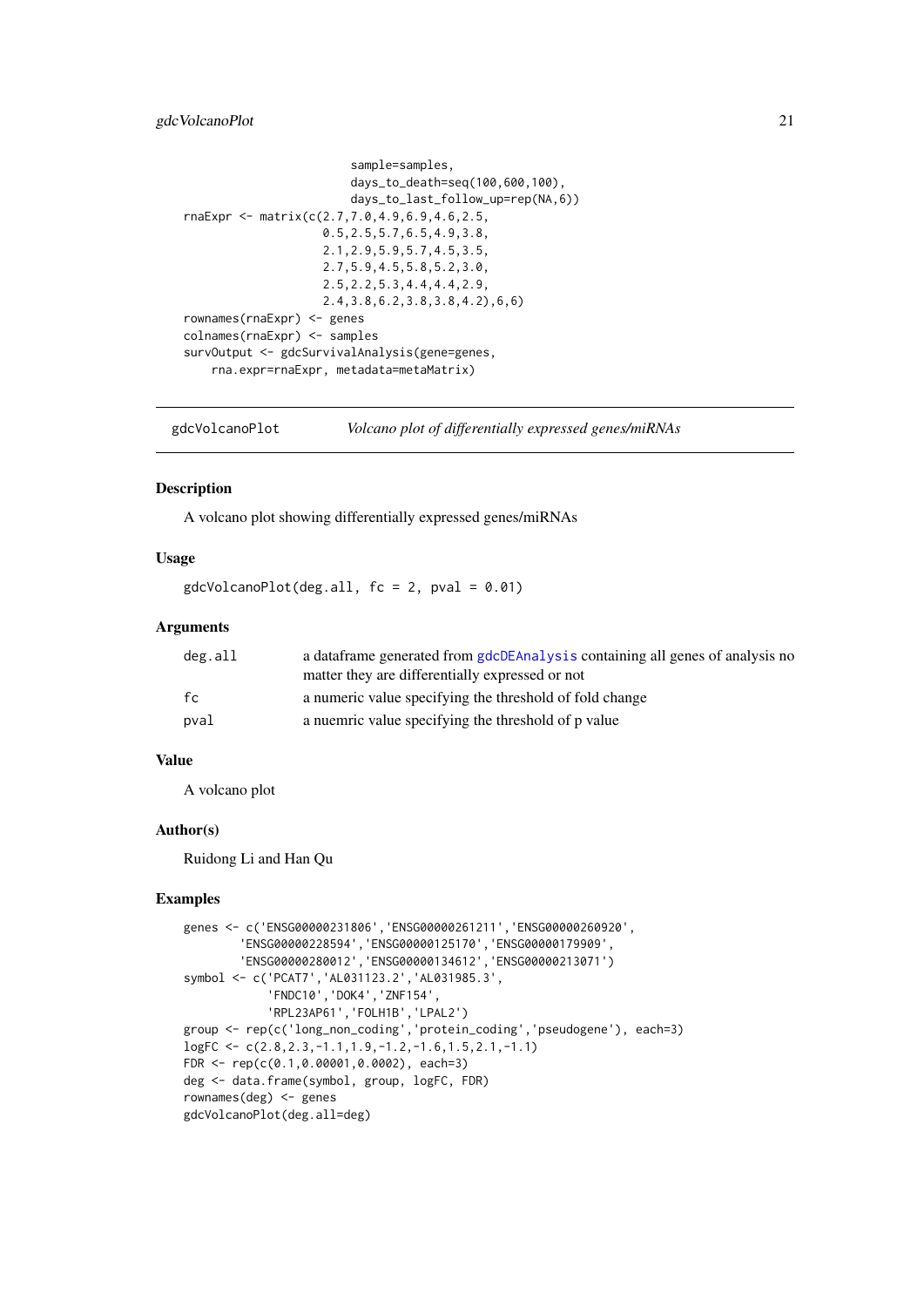<span id="page-21-0"></span>gdcVoomNormalization *TMM normalization and voom transformation*

#### Description

Normalize raw counts data by TMM implemented in edgeR and then transform it by [voom](#page-0-0) in limma

## Usage

gdcVoomNormalization(counts, filter = TRUE)

#### Arguments

| counts | raw counts of RNA/miRNA expression data                                           |
|--------|-----------------------------------------------------------------------------------|
| filter | logical, whether to filter out low-expression genes. If TRUE, only genes with cpm |
|        | > 1 in more than half of the samples will be kept. Default is TRUE                |

## Value

A dataframe or numeric matrix of TMM normalized and [voom](#page-0-0) transformed expression values on the log2 scale

## Author(s)

Ruidong Li and Han Qu

#### References

Robinson MD, McCarthy DJ, Smyth GK. edgeR: a Bioconductor package for differential expression analysis of digital gene expression data. Bioinformatics. 2010 Jan 1;26(1):139-40. Law CW, Chen Y, Shi W, Smyth GK. Voom: precision weights unlock linear model analysis tools for RNA-seq read counts. Genome biology. 2014 Feb 3;15(2):R29.

## Examples

```
####### Normalization #######
rnaMatrix <- matrix(sample(1:100,100), 4, 25)
rnaExpr <- gdcVoomNormalization(counts=rnaMatrix, filter=FALSE)
```
lncTarget *miRNA-lncRNA interactions*

## Description

miRNA-lncRNA interactions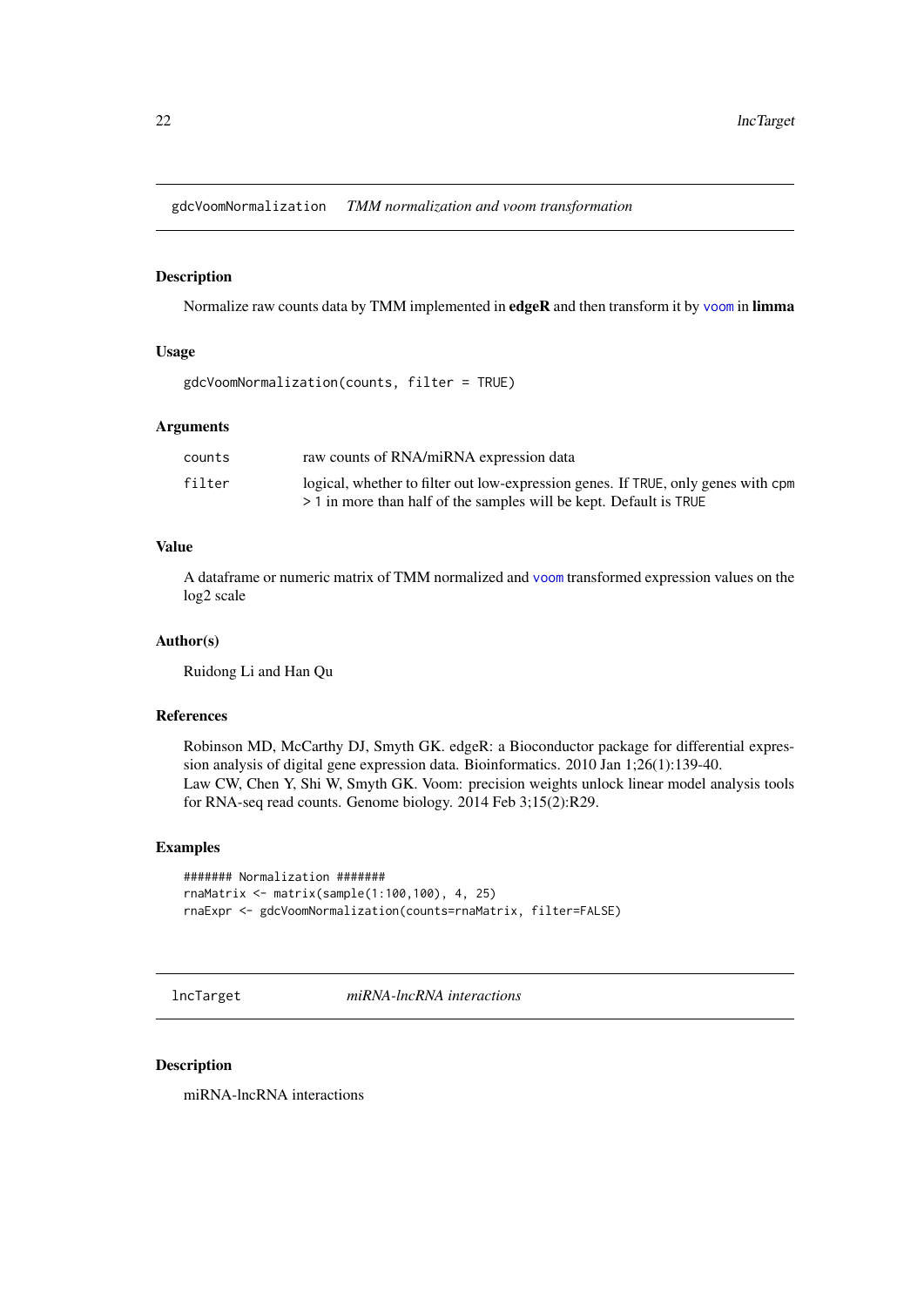<span id="page-22-0"></span>

## Description

miRNA counts data of TCGA-CHOL

pcTarget *miRNA-mRNA interactions*

## Description

miRNA-mRNA interactions

rnaCounts *RNAseq counts data of TCGA-CHOL*

## Description

RNAseq counts data of TCGA-CHOL

shinyCorPlot *Shiny correlation plot*

## Description

A simple shiny app to show scatter plot of correlations between two genes/miRNAs on local web browser

## Usage

```
shinyCorPlot(gene1, gene2, rna.expr, metadata)
```
## Arguments

| gene1    | a vector of Ensembl gene ids or miRBase v21 mature miRNA ids |
|----------|--------------------------------------------------------------|
| gene2    | a vector of Ensembl gene ids or miRBase v21 mature miRNA ids |
| rna.expr | voom transformed expression data                             |
| metadata | metadata parsed from gdcParseMetadata                        |

## Value

a local webpage for visualization of correlation plots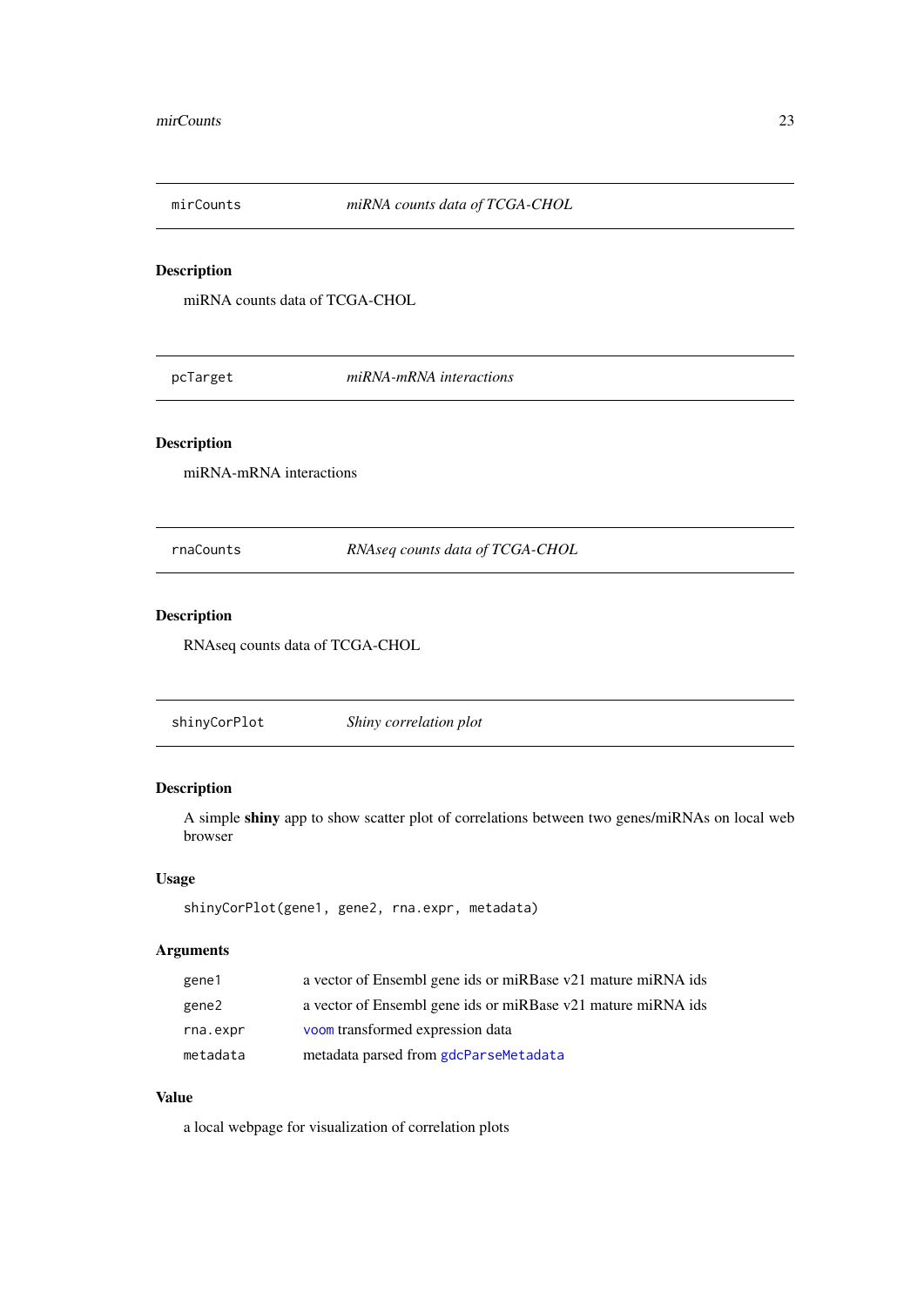#### <span id="page-23-0"></span>Author(s)

Ruidong Li and Han Qu

## Examples

```
genes <- c('ENSG00000000938','ENSG00000000971','ENSG00000001036',
        'ENSG00000001084','ENSG00000001167','ENSG00000001460')
samples <- c('TCGA-2F-A9KO-01', 'TCGA-2F-A9KP-01',
             'TCGA-2F-A9KQ-01', 'TCGA-2F-A9KR-01',
             'TCGA-2F-A9KT-01', 'TCGA-2F-A9KW-01')
metaMatrix <- data.frame(sample_type=rep('PrimaryTumor',6),
                        sample=samples,
                        days_to_death=seq(100,600,100),
                        days_to_last_follow_up=rep(NA,6))
rnaExpr <- matrix(c(2.7,7.0,4.9,6.9,4.6,2.5,
                    0.5,2.5,5.7,6.5,4.9,3.8,
                    2.1,2.9,5.9,5.7,4.5,3.5,
                    2.7,5.9,4.5,5.8,5.2,3.0,
                    2.5,2.2,5.3,4.4,4.4,2.9,
                    2.4,3.8,6.2,3.8,3.8,4.2),6,6)
rownames(rnaExpr) <- genes
colnames(rnaExpr) <- samples
## Not run: shinyCorPlot(gene1=genes[1:3], gene2=genes[4:5], rna.expr=rnaExpr,
    metadata=metaMatrix)
## End(Not run)
```
shinyKMPlot *Shiny Kaplan Meier (KM) plot*

## Description

A simple shiny app to show KM survival curves on local web browser

#### Usage

shinyKMPlot(gene, rna.expr, metadata)

#### Arguments

| gene     | a vector of Ensembl gene ids          |
|----------|---------------------------------------|
| rna.expr | voom transformed expression data      |
| metadata | metadata parsed from gdcParseMetadata |

## Value

a local webpage for visualization of KM plots

#### Author(s)

Ruidong Li and Han Qu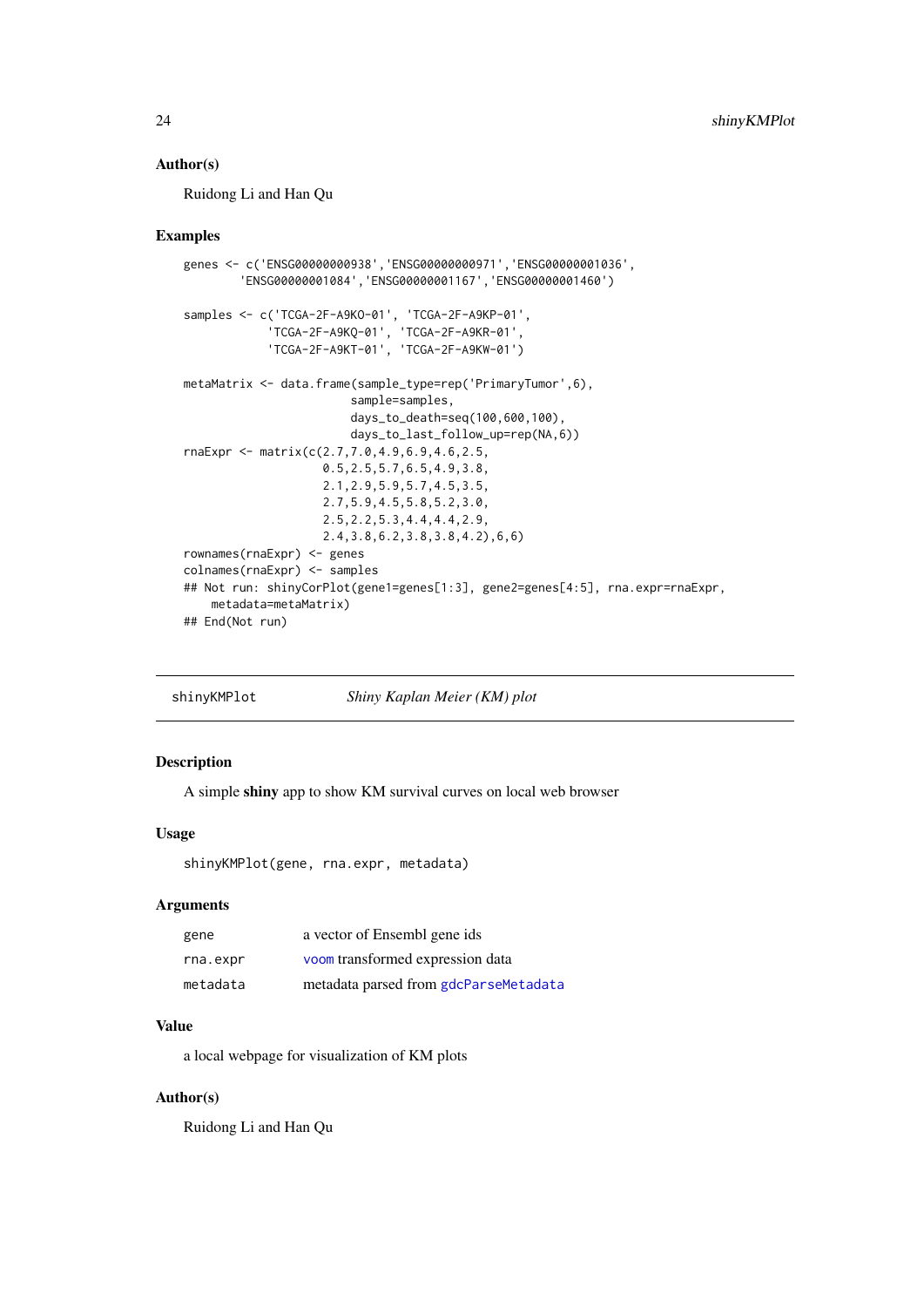#### <span id="page-24-0"></span>shinyPathview 25

## Examples

```
genes <- c('ENSG00000000938','ENSG00000000971','ENSG00000001036',
        'ENSG00000001084','ENSG00000001167','ENSG00000001460')
samples <- c('TCGA-2F-A9KO-01', 'TCGA-2F-A9KP-01',
             'TCGA-2F-A9KQ-01', 'TCGA-2F-A9KR-01',
             'TCGA-2F-A9KT-01', 'TCGA-2F-A9KW-01')
metaMatrix <- data.frame(sample_type=rep('PrimaryTumor',6),
                        sample=samples,
                        days_to_death=seq(100,600,100),
                        days_to_last_follow_up=rep(NA,6))
rnaExpr <- matrix(c(2.7,7.0,4.9,6.9,4.6,2.5,
                    0.5,2.5,5.7,6.5,4.9,3.8,
                    2.1,2.9,5.9,5.7,4.5,3.5,
                    2.7,5.9,4.5,5.8,5.2,3.0,
                    2.5,2.2,5.3,4.4,4.4,2.9,
                    2.4,3.8,6.2,3.8,3.8,4.2),6,6)
rownames(rnaExpr) <- genes
colnames(rnaExpr) <- samples
## Not run: shinyKMPlot(gene=genes, rna.expr=rnaExpr,
   metadata=metaMatrix)
## End(Not run)
```
shinyPathview *Shiny pathview*

## Description

A simple shiny app to show pathways genetrated by pathview package on local web browser

#### Usage

shinyPathview(gene, pathways, directory = ".")

## Arguments

| gene      | a vector of numeric values (eg. fold change on log2 scale) with names are En-<br>sembl gene ids |
|-----------|-------------------------------------------------------------------------------------------------|
| pathways  | a vector of KEGG pathway ids                                                                    |
| directory | the folder to save pathway figures. Default is the working directory                            |

## Value

a local webpage for visualization of KEGG maps

## Author(s)

Ruidong Li and Han Qu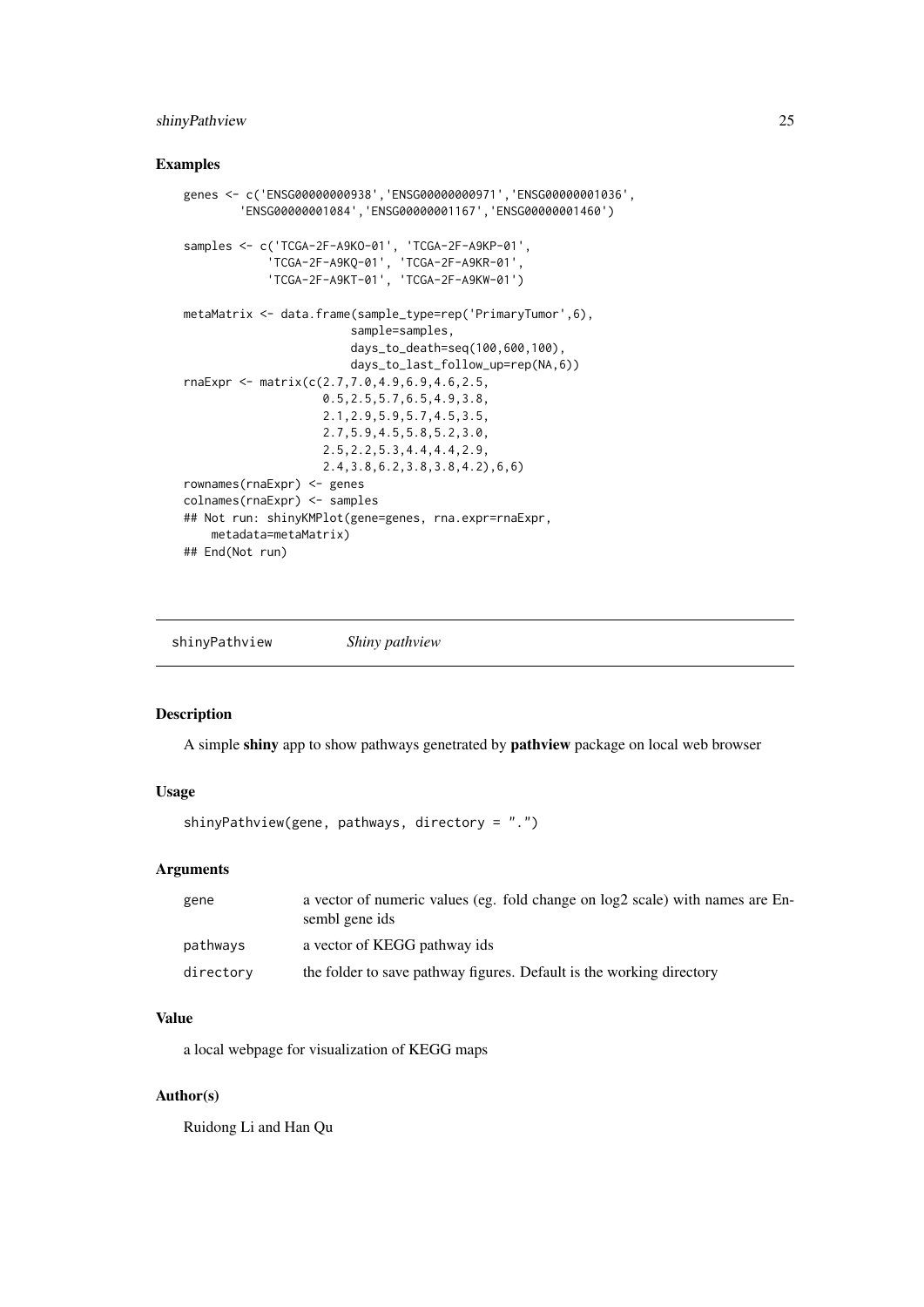```
genes <- c('ENSG00000000938','ENSG00000000971','ENSG00000001036',
        'ENSG00000001084','ENSG00000001167','ENSG00000001460')
pathways <- c("hsa05414~Dilated cardiomyopathy (DCM)",
           "hsa05410~Hypertrophic cardiomyopathy (HCM)",
            "hsa05412~Arrhythmogenic right ventricular cardiomyopathy",
            "hsa04512~ECM-receptor interaction",
            "hsa04510~Focal adhesion",
            "hsa04360~Axon guidance",
           "hsa04270~Vascular smooth muscle contraction",
            "hsa05205~Proteoglycans in cancer",
            "hsa04022~cGMP-PKG signaling pathway",
           "hsa00480~Glutathione metabolism")
## Not run: shinyPathview(gene=genes, pathways=pathways)
```